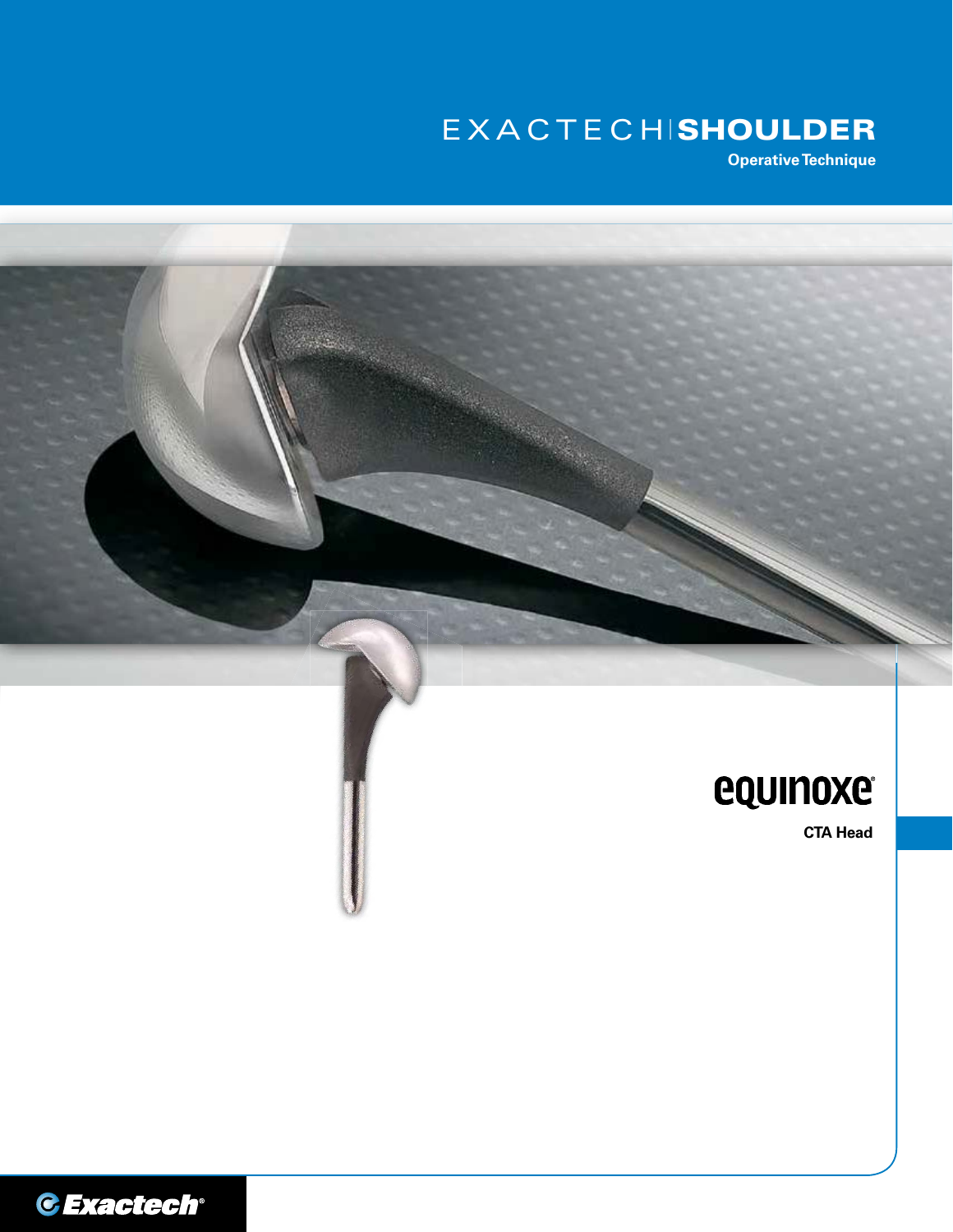# **TABLE OF CONTENTS**

| PRIMARY SHOULDER OPERATIVE |  |
|----------------------------|--|
|                            |  |
|                            |  |
|                            |  |
|                            |  |
|                            |  |
|                            |  |
|                            |  |
|                            |  |
|                            |  |
|                            |  |
|                            |  |
|                            |  |
|                            |  |
|                            |  |
|                            |  |
|                            |  |
|                            |  |
|                            |  |
|                            |  |
|                            |  |
|                            |  |
|                            |  |
|                            |  |
|                            |  |
|                            |  |

# **EQUINOXE SHOULDER SYSTEM DESIGN TEAM**

Pierre-Henri Flurin, MD Surgical Clinic of Bordeaux, Merignac (France)

Thomas W. Wright, MD University of Florida

Joseph D. Zuckerman, MD NYU Hospital for Joint Diseases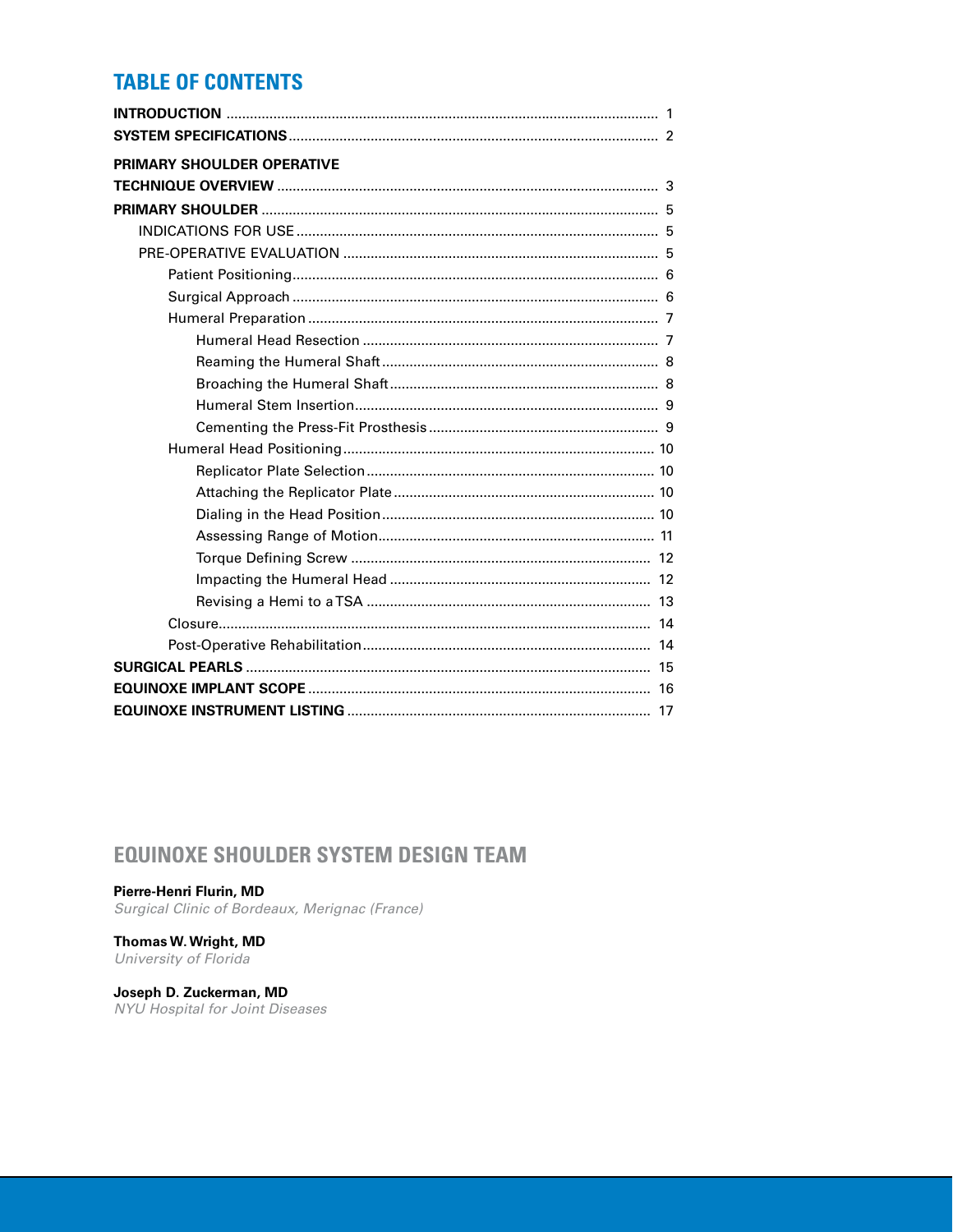### **INTRODUCTION**

The Equinoxe® Shoulder System redefines "anatomical." The platform primary stem allows independent adjustability of all four anatomic parameters in situ. The reverse shoulder is an optimized design that minimizes both scapular notching and torque on the glenoid while seamlessly integrating with the primary and platform fracture stems. The platform fracture stem's offset anterior-lateral fin and asymmetric tuberosity beds define the next generation in complex fracture reconstruction. The platform nature of the Equinoxe primary and fracture stem allows the surgeon to have intra-operative flexibility to choose between a hemiarthroplasty, primary total shoulder or reverse total shoulder and seamlessly convert to a reverse should a revision become necessary.

Thank you for considering the Equinoxe Shoulder System. We began the Equinoxe product development process by identifying concerns our team had with shoulder replacement. Our goal was to develop solutions to those concerns, and we believe the Equinoxe System significantly improves the surgeon's ability to precisely replicate the patient's anatomy.

#### **The Equinoxe CTA Head enables surgeons to use the platform stem for the entire continuum of care.**

Key features include:

- Extended articular surface to articulate with acromion in cuff deficient patient
- Platform stem faciliatates conversion to and from a Reverse total shoulder arthroplasty
- Six diameters in two heights provide intra-operative flexibility
- Soft-tissue sparing A/P geometry
- Offset replicator plates enable further lateralization of the humeral head

We hope that you come to agree, based on your experiences with the Equinoxe Shoulder System in the O.R., that we have accomplished our goal.

Finally, while we have taken a comprehensive approach to this operative technique, we would be remiss if we failed to make it clear that shoulder replacements are challenging procedures and should be performed by surgeons with significant experience. If you are new to primary or reverse shoulders, please consider observing a shoulder specialist, watching a shoulder surgical DVD, performing a sawbone and/or implanting in a cadaver to ensure you are comfortable with the surgical technique. We would be happy to facilitate any aspect of this training to ensure "A Great Day in the O.R." for the surgeon and the staff.

Respectfully,

**Pierre-Henri Flurin, MD Thomas W. Wright, MD Joseph D. Zuckerman, MD**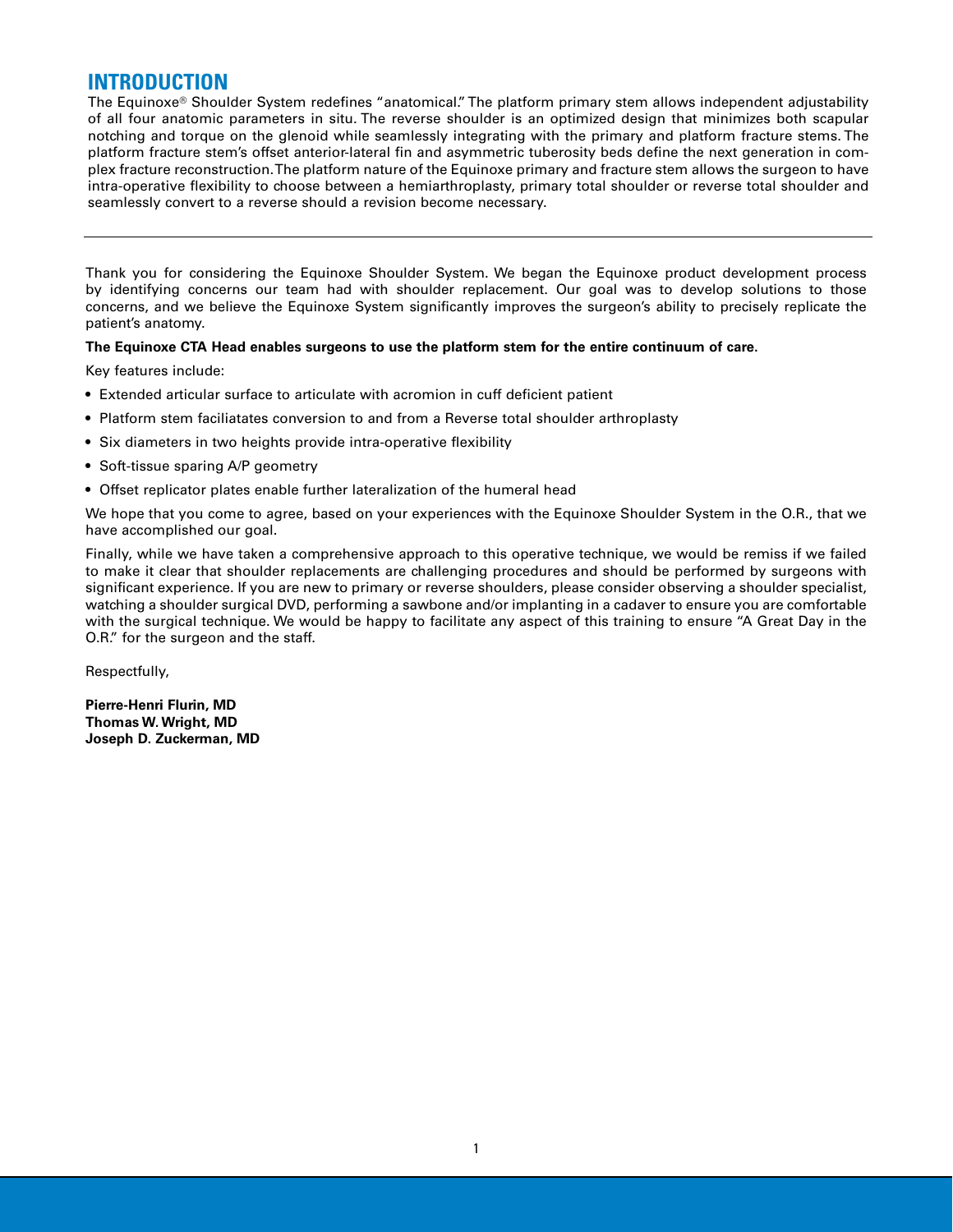# **SYSTEM SPECIFICATIONS (All dimensions in millimeters)**

|    | 100 | 7.5 |           | 16    |                    |   |
|----|-----|-----|-----------|-------|--------------------|---|
|    | 105 |     |           | grade |                    |   |
| 11 | 110 | 8.5 | Ti-6Al-4V | grit  | Hi-Brite<br>Polish | Т |
| 13 | 115 |     |           | blast |                    |   |
| 15 | 120 | 9.5 |           |       |                    |   |
| 17 | 125 |     |           |       |                    |   |

*\*Measured from distal tip to center of proximal spherical bore*

Inherent Medial **Offset** 

#### REPLICATOR PLATES

HUMERAL STEM

Distal Diameter

|        |           | Offset Ranges* |          | Angle Ranges (°) |           |
|--------|-----------|----------------|----------|------------------|-----------|
| Offset | Material  | Med/Lat        | Ant/Post | Inclination      | Version   |
|        |           | $0 - 8$        |          |                  |           |
| 1.5    | Ti-6Al-4V | $0 - 14$       | $0 - 6$  | $125 - 140$      |           |
| 4.5    |           |                |          |                  | $+/- 7.5$ |

Surface Finish Geometry

Length\* Medial Material Proximal Distal Proximal Distal

*\*Includes effect of head offsets*

#### HUMERAL HEADS

| Height   |       |      |        |          |
|----------|-------|------|--------|----------|
| Diameter | Short | Tall | Offset | Material |
| 38       | 16    | 19   | 0.5    |          |
| 41       | 16    | 20   | 1.5    |          |
| 44       | 17    | 21   | 1.5    | Co-Cr    |
| 47       | 18    | 22   | 1.5    |          |
| 50       | 19    | 23   | 1.5    |          |
| 53       | 20    | 24   | 1.5    |          |





OFFSET

ØDISTAL DIAMETER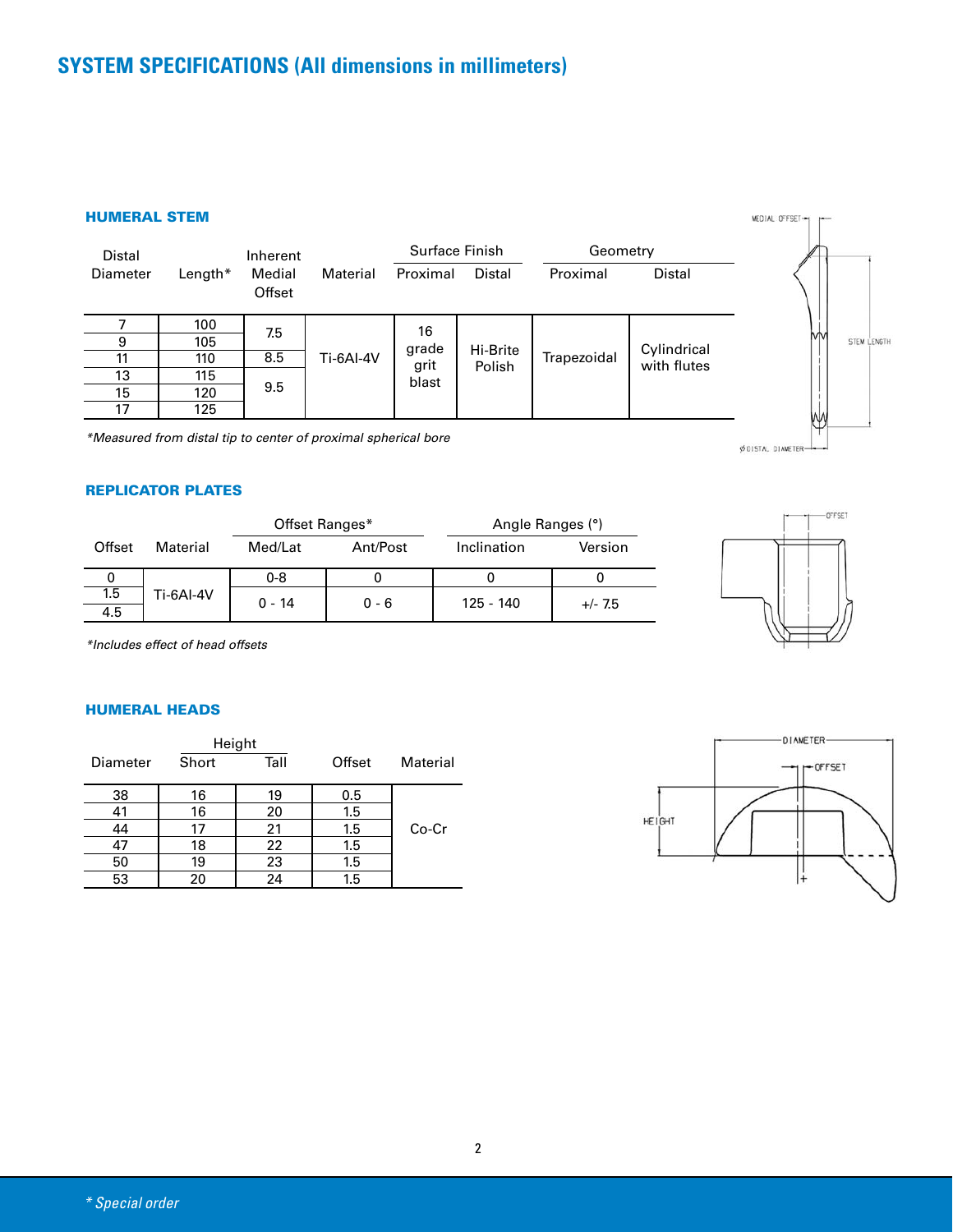# **PRIMARY SHOULDER OPERATIVE TECHNIQUE OVERVIEW**





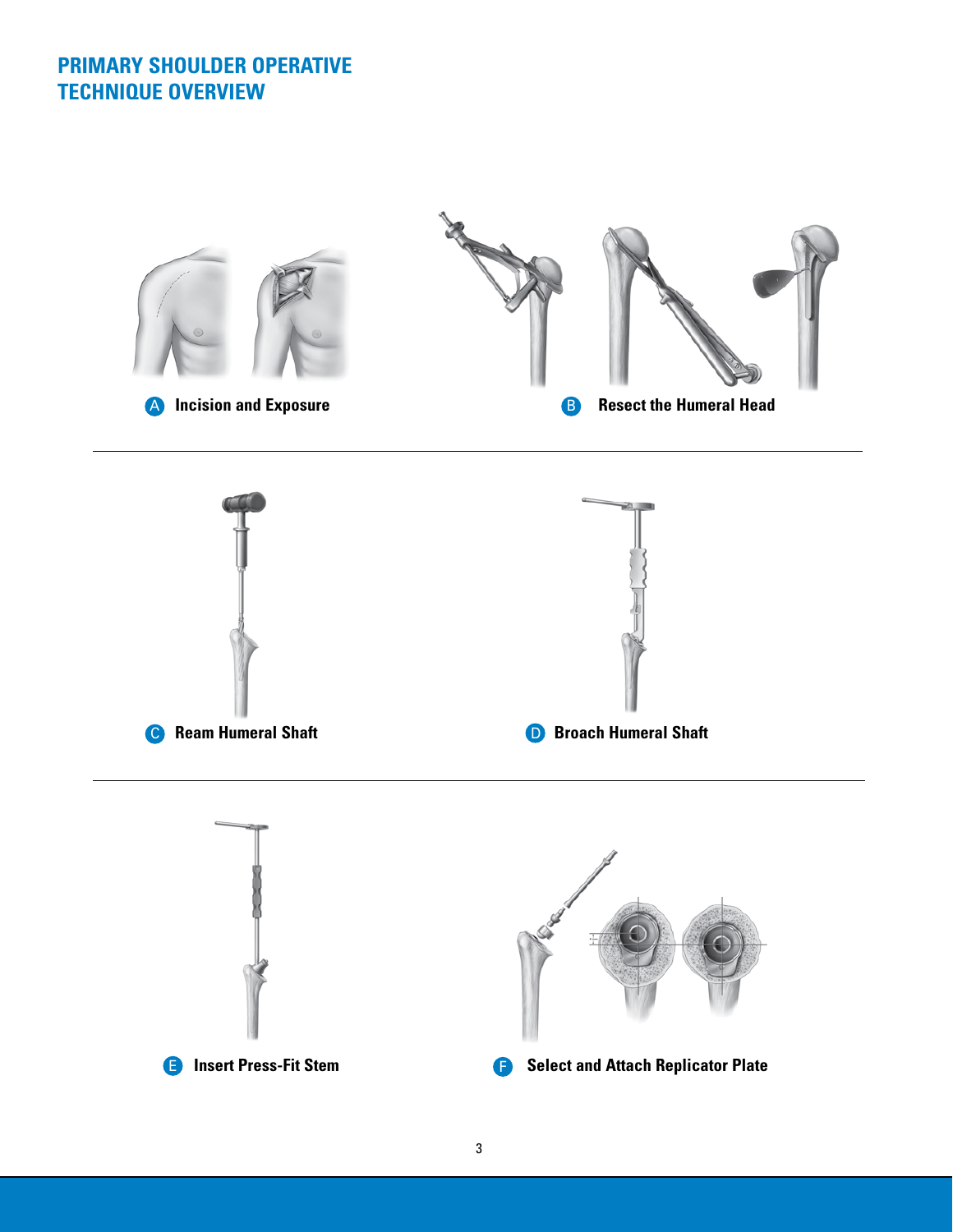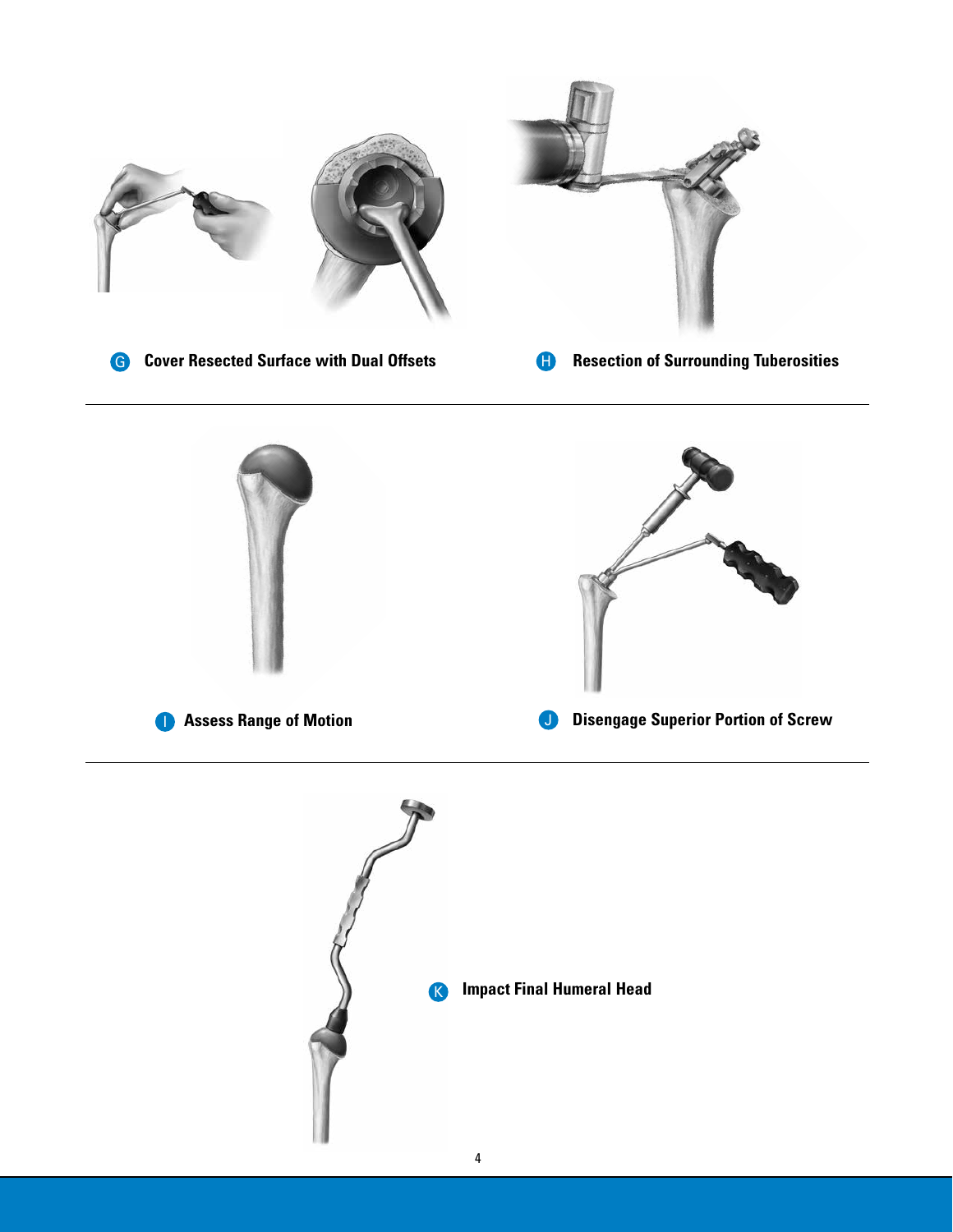## **DETAILED OPERATIVE TECHNIQUE**

#### **INDICATIONS FOR USE**

The Equinoxe Shoulder System is indicated for use in skeletally mature individuals with degenerative diseases or fractures of the glenohumeral joint where total or hemi- arthroplasty is determined by the surgeon to be the preferred method of treatment.

• The cemented primary humeral stem, long/revision stem, fracture stems and all Equinoxe glenoids are intended for cemented fixation.

• The press-fit humeral stems are intended for press-fit applications but may be used with bone cement at the discretion the surgeon.

• The reverse humeral components are intended to be used in cemented applications or in revision cases when the humeral component is well-fixed/stable, as deemed by the orthopaedic surgeon.

• Humeral Heads are intended for use in cemented and press-fit applications.

Clinical indications for the PRIMARY (P), LONG (L) and FRACTURE (F) humeral components are as follows:

| P | L/R | F | Indications                                                                                                                        |
|---|-----|---|------------------------------------------------------------------------------------------------------------------------------------|
|   |     |   | rheumatoid arthritis.<br>osteoarthritis.<br>osteonecrosis or post-<br>traumatic degenerative<br>problems                           |
|   | ✓   |   | congenital abnormalities in<br>the skeletally mature                                                                               |
|   |     |   | primary and secondary<br>necrosis of the humeral<br>head                                                                           |
|   |     |   | humeral head fracture<br>with displacement of the<br>tuberosities                                                                  |
|   |     |   | pathologies where<br>arthrodesis or<br>resectional arthroplasty of<br>the humeral head are not<br>acceptable                       |
|   |     |   | revisions of humeral<br>prostheses when other<br>treatments or devices have<br>failed (where adequate<br>fixation can be achieved) |
|   |     |   | displaced three-part and<br>four-part upper humeral<br>fractures                                                                   |
|   |     |   | spiral and other fractures<br>of the mid-humerus<br>(in combination with<br>glenohumeral degenerative<br>diseases)                 |
|   |     |   | revision of failed previous<br>reconstructions when distal<br>anchorage is required                                                |
|   |     |   | to restore mobility from<br>previous procedures (e.g.<br>previous fusion)                                                          |
|   |     |   | rotator cuff arthroplasty                                                                                                          |

The Equinoxe Reverse Shoulder System is indicated for use in skeletally mature individuals with degenerative diseases of the glenohumeral joint and a grossly deficient, irreparable rotator cuff. The Equinoxe Reverse Shoulder is also indicated for a failed glenohumeral joint replacement with loss of rotator cuff function resulting in superior migration of the humeral head.

The Equinoxe Platform Fracture Stem is indicated for use in skeletally mature individuals with acute fracture of the proximal humerus and displacement of the tuberosities, displaced 3- and 4-part fractures of the proximal humerus (hemi-arthroplasty), or acute fracture of the proximal humerus with failure of the glenohumeral joint (primary total shoulder arthroplasty). The Equinoxe Platform Fracture Stem is also indicated for acute fracture of the proximal humerus in combination with degenerative diseases of the glenohumeral joint and a grossly deficient, irreparable rotator cuff resulting in superior migration of the humeral head (reverse total shoulder arthroplasty). The Equinoxe Platform Fracture Stem is indicated for cemented use only.

#### **PRE-OPERATIVE EVALUATION**

After a careful history and physical examination, radiographs should be obtained to assess glenohumeral joint space narrowing, osseous deformities and glenoid wear. The following three radiographic views should be obtained: 1) a true A/P view of the glenohumeral joint (30 degrees external oblique), 2) a scapular lateral view and 3) an axillary view.

In patients with osteoarthritis, varying amounts of posterior glenoid wear (with posterior subluxation of the humeral head) are common. If significant glenoid wear is a concern, a CT scan may be helpful to further define the bony anatomy.

Rotator cuff tears are relatively uncommon in patients with osteoarthritis. The status of the rotator cuff can be determined at the time of surgery. For this reason, MRI or ultrasonography imaging is not routinely performed, though the decision is based upon surgeon preference.

To aid in pre-operative planning, radiographic templates are available for the humeral stems, humeral heads and glenoids to approximate the required sizes.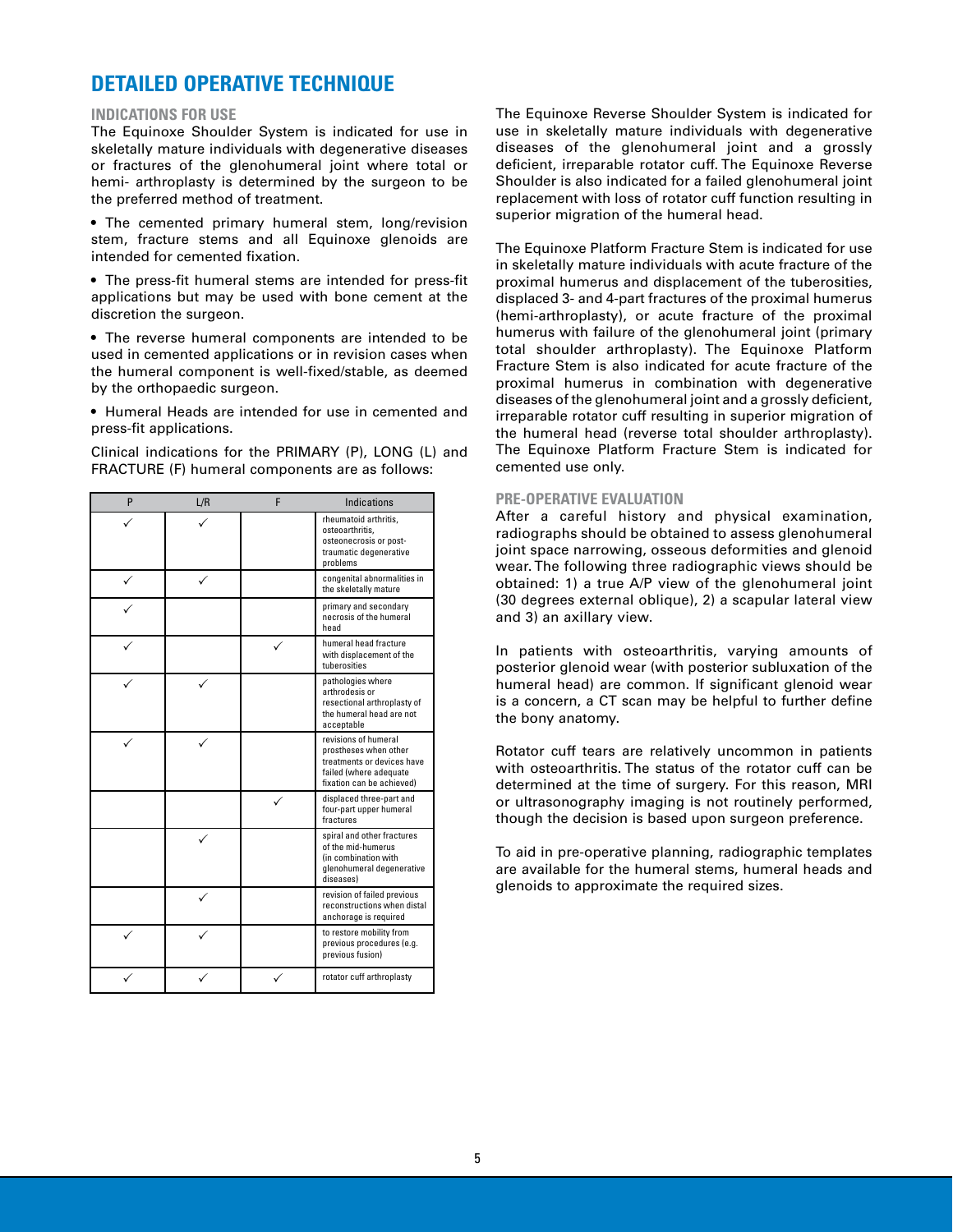#### **STEP 1: PATIENT POSITIONING**

The patient should be placed on an operating table in a supine position. The head of the operating table should be elevated approximately 30 degrees in a modified beach chair position. A small bolster should be placed laterally behind the involved shoulder. The patient should be moved to the side of the table so that the upper extremity can be placed into maximum extension without obstruction by the operating table. Alternatively, a Captain's chair or similar positioning device can be used for proper patient positioning. The patient should be secured to the operating table to minimize any changes in position intra-operatively.

Once the patient is secure, the extremity is examined to assess the range of motion, with particular attention to external rotation with the arm at the side. If external rotation is restricted (i.e., internal rotation contracture) the need for more extensive subscapularis mobilization or lengthening procedures may be necessary. The entire upper extremity should be prepped and draped to allow complete access to the operative area and full mobility during the procedure.

#### **STEP 2: SURGICAL APPROACH**

An anterior deltopectoral incision is made beginning inferior to the clavicle and passing over the coracoid process and extending distally toward the deltoid insertion. Medial and lateral subcutaneous flaps are created, and the deltopectoral interval is identified.

A thin fat stripe is usually located over the cephalic vein. The interval is usually developed medial to the cephalic vein; the interval can also be developed laterally depending on the surgeon's preference. Branches of the cephalic vein on the approach side are cauterized, and the interval is developed inferior to superior to expose the clavipectoral fascia.

The advantage of retracting the cephalic vein with the deltoid is that the majority of the branches come from the deltoid. The disadvantage is the vein is more exposed to injury from the retractor as it crosses the superior aspect of the interval.

The subdeltoid space is mobilized with a blunt elevator. The clavipectoral fascia is incised longitudinally up to the coracoacromial ligament (which is spared), and the conjoined tendon is mobilized. A self-retaining retractor is placed with care to avoid excessive traction on the conjoined tendon. The coracoacromial ligament is identified and the subacromial space is mobilized with a blunt elevator. The subscapularis tendon insertion on the lesser tuberosity is identified along with the rotator interval. The anterior humeral circumflex vessels along the inferior border of

the subscapularis muscle, the "three sisters," are cauterized extensively, and the biceps tendon is palpated in its groove. The subscapularis tendon and the capsule are tenotomized 1cm medial to the lesser tuberosity and tagged with #1 sutures.

An alternative approach is to elevate the subscapularis directly off of bone or elevate its insertion with a thin wafer of bone (1-2mm thick) using an osteotome. The choice is based primarily on surgeon preference.

The rotator interval is divided in a lateral to medial direction up to the superior glenoid rim. With the humerus extended, adducted and externally rotated, the capsule is carefully dissected off the inferior humeral neck, protecting the axillary nerve inferiorly with a small blunt retractor placed just inferior to the capsule. The capsular releases should be performed to allow 90 degress of external rotation. The self-retaining retractor is then repositioned to retract the subscapularis. At this point, the humeral head can be dislocated.



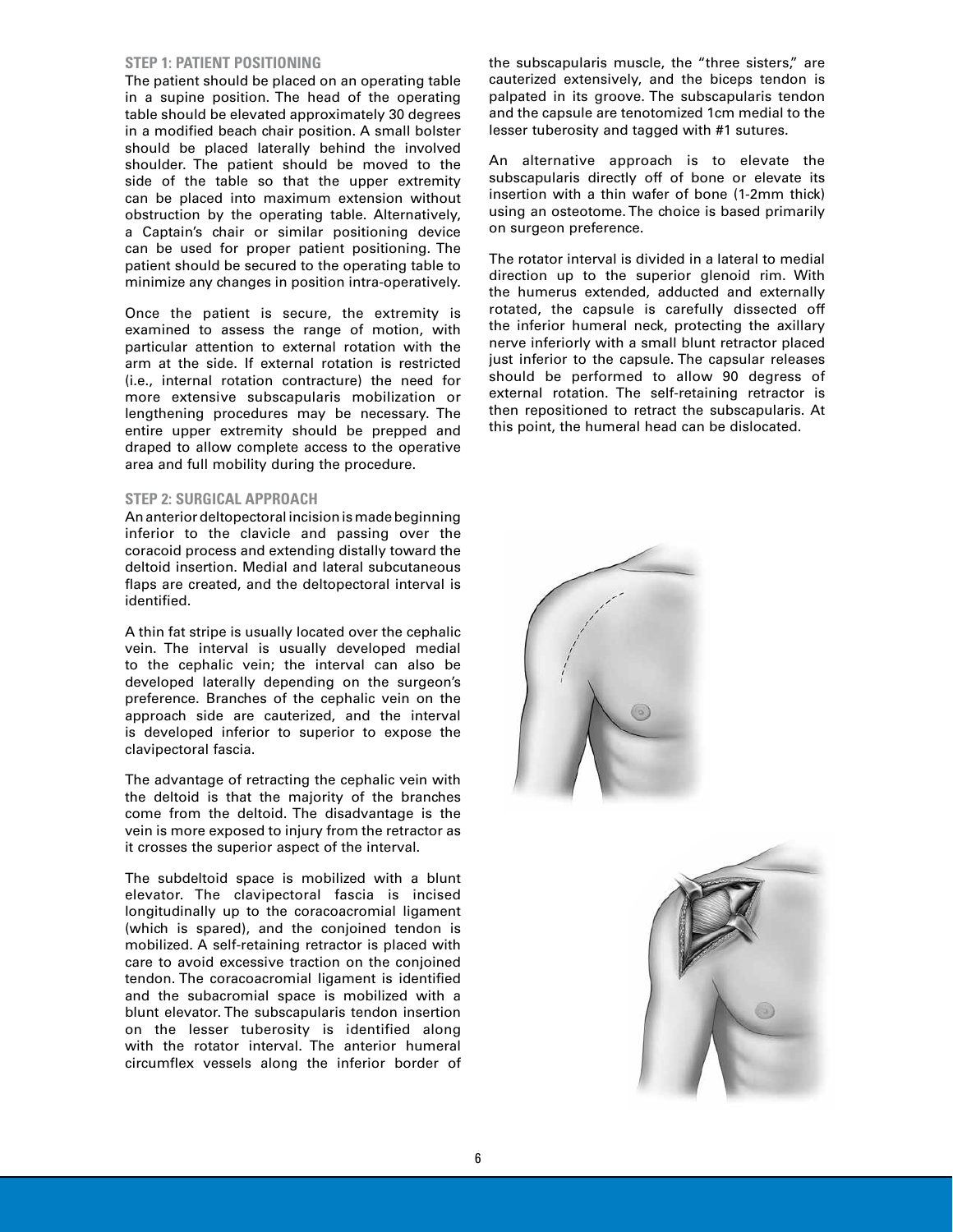

a b

Figure 1 Anatomic Cutting Guide



Figure 2 Fixed Angle Cutting Guide

### **STEP 3: HUMERAL PREPARATION**

### Humeral Head Resection

Prior to the humeral head resection, all osteophytes should be removed using a rongeur. Doing so will properly expose the anatomic humeral neck; anatomic replication is facilitated by an accurate resection along the anatomic neck. Three resection options are available and should be selected based upon surgeon preference.

#### Anatomic Cutting Guide:

The Equinoxe **Anatomic Cutting Guide** enables the surgeon to accurately resect the humeral head along the anatomic neck without the use of intramedullary or extramedullary fixturing devices *(Figure 1)*. The jaws encircle the humeral head along the anatomic neck, acting as a cutting surface.

Cutting from the inferior to superior *(Figure 1a)*, the thin jaw of the Anatomic Cutting Guide should slide between the bone and the superior cuff. The wide jaw should be in direct contact with the medial portion of the anatomic neck. Alternatively, an anteriorposterior cutting approach *(Figure 1b)* can be used with the thin jaw encircling the posterior side of the anatomic neck and the cutting jaw positioned on the anterior side. Once the guide is in position, it is secured using the threaded knob. To ensure the device does not move, hold the handle while performing the osteotomy. To protect the rotator cuff, the saw blade should not pass superior or posterior to the thin jaw.

*Note: Removing the osteophytes is imperative in order to visualize the anatomic neck, but it also improves the bite obtained by the teeth on the cutting guide.*

Free Hand: Identify the anatomic neck and resect the head using a microsaggital saw.

Fixed Angle (132.5 degrees) Guide: Though this method is not based upon the patient's anatomy, we have provided a **Fixed Angle Cutting Guide** for surgeons who prefer this method *(Figure 2)*. Three options are available for the guide: 1) the surgeon may attach the guide to a handle, which aligns with the forearm for 20 degrees of retroversion, 2) use .062 K-wires to secure it to the bone or 3) use the cutting surface to mark the resection line with a bovie and then use the free hand method.

With this method, the superior portion of the resection should be just medial to the rotator cuff insertion. The amount of retroversion (usually 20-40 degrees) should be determined by positioning the humerus in external rotation before the resection is made.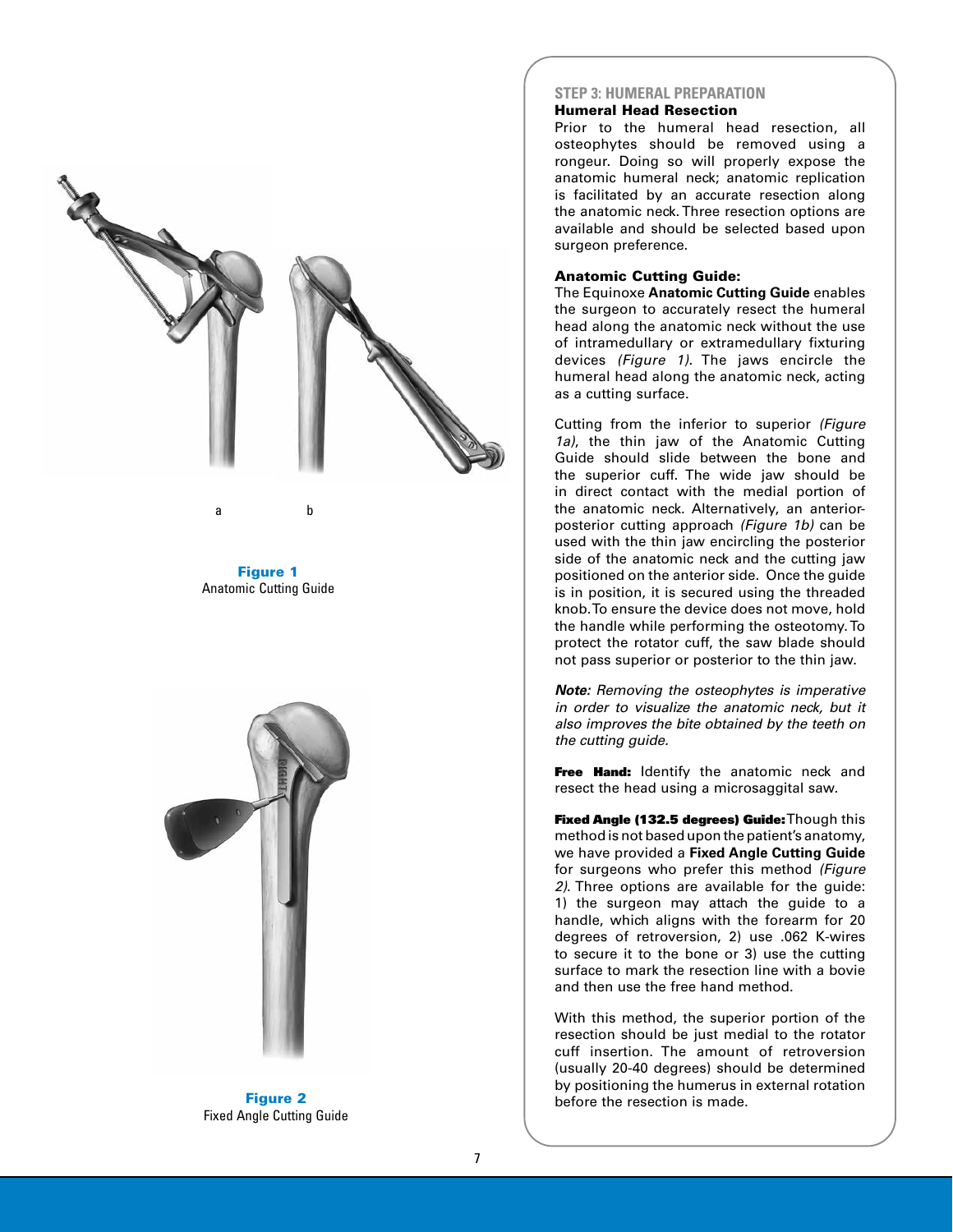#### Reaming the Humeral Shaft

The smallest **Reamer** (7mm) has a sharp tip to facilitate the initial entry into the IM canal *(Figure 3)*. The entry point is made just posterior to the bicipital groove and at the junction of the middle and upper thirds of the resected humeral surface. The canal should be sequentially reamed until endosteal cortical contact is obtained. It is imperative that the Reamer be inserted into the canal to the appropriate depth as indicated by the depth markers; **reaming prepares the canal for the distal diameter of the stem and determines the final diameter of the definitive stem.** There is no need for forceful reaming. If there is difficulty fully inserting a reamer, the broach and implant selected should be the size of the last reamer that was completely seated. If there is any concern about the size of the implant to use, the smaller alternative should be selected since the stem can be cemented in place.

*Note: To ensure the adequate depth is achieved, ream until the depth marker is no longer visible.*

*Note: Since the Reamer is the only instrument that prepares the distal canal, do not attempt to implant a stem that is larger than the largest reamer fully seated.*

#### Broaching the Humeral Shaft

After the canal has been reamed, attach the smallest **Broach** (7mm) to the **Modular Broach Handle** as illustrated *(Figure 4)*. The Broach should be inserted into the canal at a version consistent with that of the cut surface (i.e. the broach collar should be flush with the resected surface). The canal should be sequentially broached until the size of the broach matches that of the final reamer. Each Broach should be impacted until contact is made between the resected bone surface and the broach collar. The Broach should not be countersunk and only the strike surface should be used for impaction.

As a visual check to assess version, the **Retroversion Handle** can be attached to the broach handle ("L" and "R" indicate appropriate side) and lined up with the patient's forearm (assuming the patient has a stable elbow). The Retroversion Handle indicates 20 degrees retroversion when aligned with the forearm.

*Note: The Broach is undersized distally because thereamer prepares the distal canal. This enables the surgeon to create a cement mantle by upsizing the Broach in cases where a proximal cement mantle is desired.*

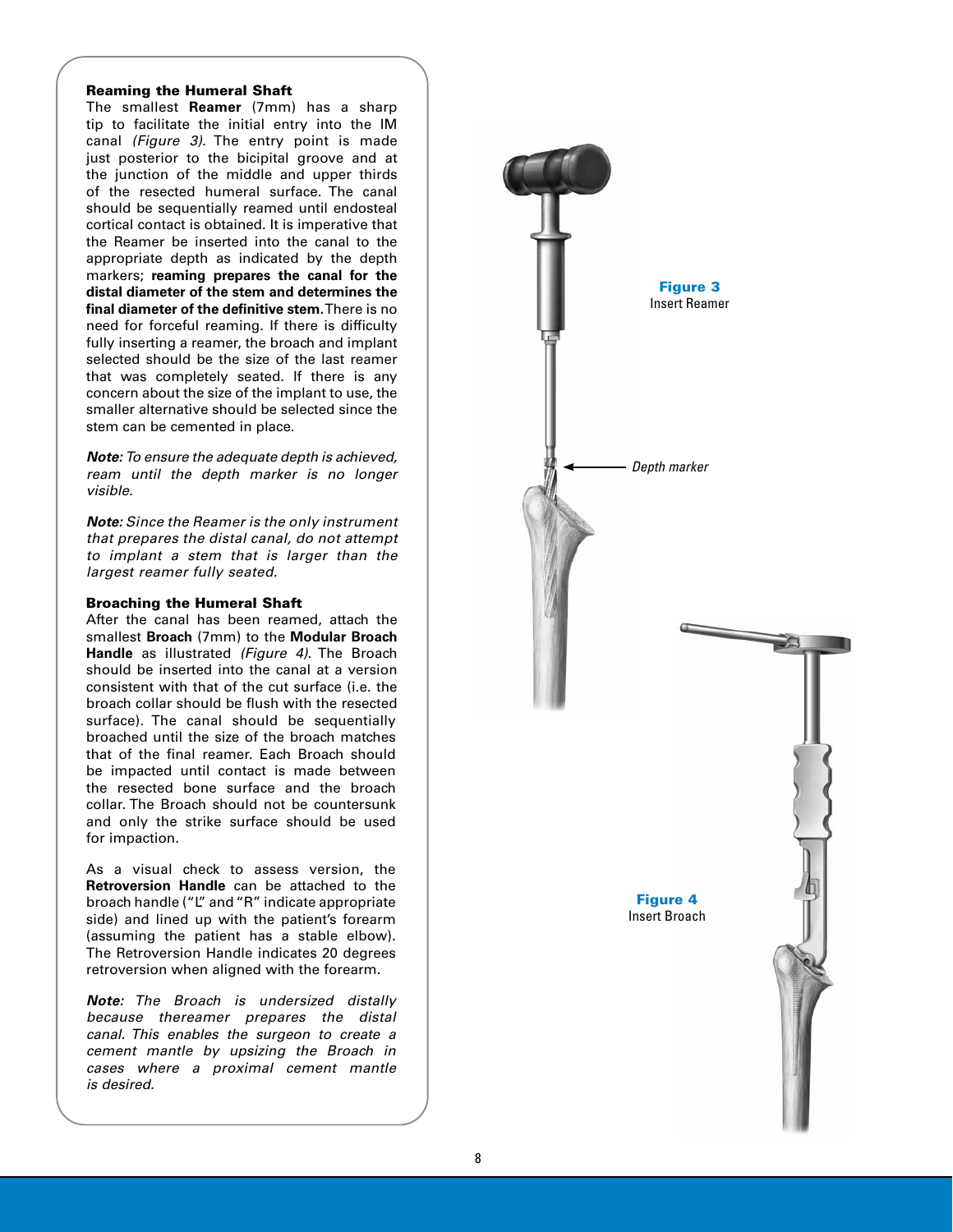

#### Humeral Stem Insertion

One unique advantage of the Equinoxe primary shoulder system is that it does not require stem trialing. Once the humeral canal is prepared, the implant is ready to be inserted into the canal. The implant **(having the same distal diameter as that of the final reamer)** is threaded to the **Primary Stem Inserter** *(Figure 5)*. Be sure to align the dimple on the inserter with the divot in the stem.

The broaches are undersized by 0.5mm proximally (to ensure adequate press-fit); therefore, impaction is necessary to insert the stem into the canal. For this reason, it is important that the stem be completely threaded to the Stem Inserter prior to impaction to prevent damage to the threads. Use the **Mallet**  to impact the Stem Inserter until the superior face of the stem is at the level of the resected surface (only the strike surface should be used for impaction).

As a visual check to assess version, the Retroversion Handle can be attached to the Stem Inserter in the same manner described above.

*Note: If a tendon-to-bone repair is utilized, prepare the drill holes in the proximal humerus to facilitate the subscapularis repair prior to humeral stem insertion.*

#### Cementing the Press-Fit Prosthesis

The press-fit Equinoxe humeral stem was designed with several features that optimize a cementless application. However, the stem has features that enable it to be cemented if desired. In this situation, a stem one size smaller in diameter (than the broach size) would provide a minimum 1mm cement mantle proximally and a minimum 2mm distally.

In cases where an adequate press-fit was not achieved, the surgeon has two options. A minimized cement technique could be employed whereby a small amount of cement is placed in the proximal canal and, for example, an 11mm stem is cemented in a humerus that has been reamed to an 11 and broached to an 11. Alternatively, in this same scenario, the surgeon could broach to a 13 to create room for a more robust proximal cement mantle and then cement the 11mm stem.

The use of a cement restrictor is based on personal preference; however, an appropriately sized cement restrictor will improve distribution. Formal cement pressurization is avoided to decrease the possibility of humeral shaft fracture. The intramedullary canal should then be packed with a sponge to obtain adequate drying before cementing. Once the canal is prepared, the cement is mixed and injected into the canal.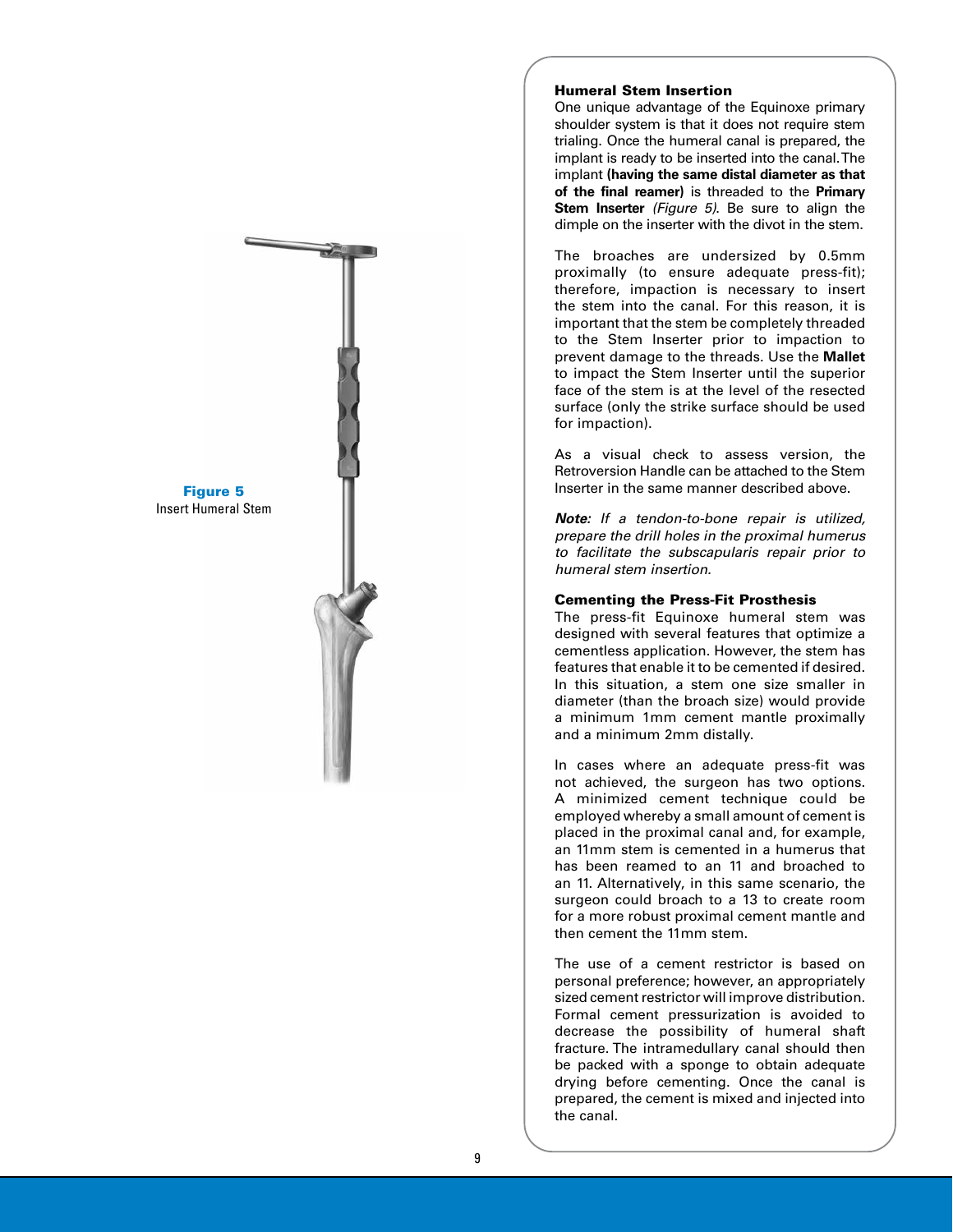#### **STEP 4: HUMERAL HEAD POSITIONING** Replicator Plate Selection

Remove the Humeral Stem Protector and assess the position of the stem's spherical bore in relation to the resected surface of the proximal humerus. In the majority of cases, the stem will be offset from the center of the resected surface (in any direction) by more than 3mm. In this situation, a **4.5mm Replicator Plate** should be used. If this is not the case (i.e. the head is not offset), a **1.5mm Replicator Plate** should be used.



To simplify the procedure or if no offset is required, the **Fixed Angle Replicator Plate** may be used.

#### Attaching the Replicator Plate

Attach the Replicator Plate to the stem by hand tightening the **Torque Defining Screw**  with the **Torque Defining Screw Drive** *(Figure 6)*. Once the Torque Defining Screw meets resistance, loosen it one turn (this will provide adjustability to the Replicator Plate so the desired head position can be obtained).

*Note: The concentric T-handle can be used for the initial tightening.*

#### **Dialing in the Head Position**

Place the appropriately sized **CTA Plate Dial** (diameter matches the options for head implant diameters) on the Replicator Plate and insert the **Replicator Plate Handle** *(Figure 7)* into the two holes on the Replicator Plate.

The surgeon now has the ability to adjust four independent variables to ensure the prosthesis reproduces the patient's original anatomy: medial offset posterior offset, inclination and version. When the head resection matches the anatomical neck, the surgeon can replicate the patient's anatomy by simply covering the resected humeral surface.

*Note: Both the Replicator Handle and the Plate Dial rotate independently to provide dual eccentricities.*





Figure 7 Dual Eccentricities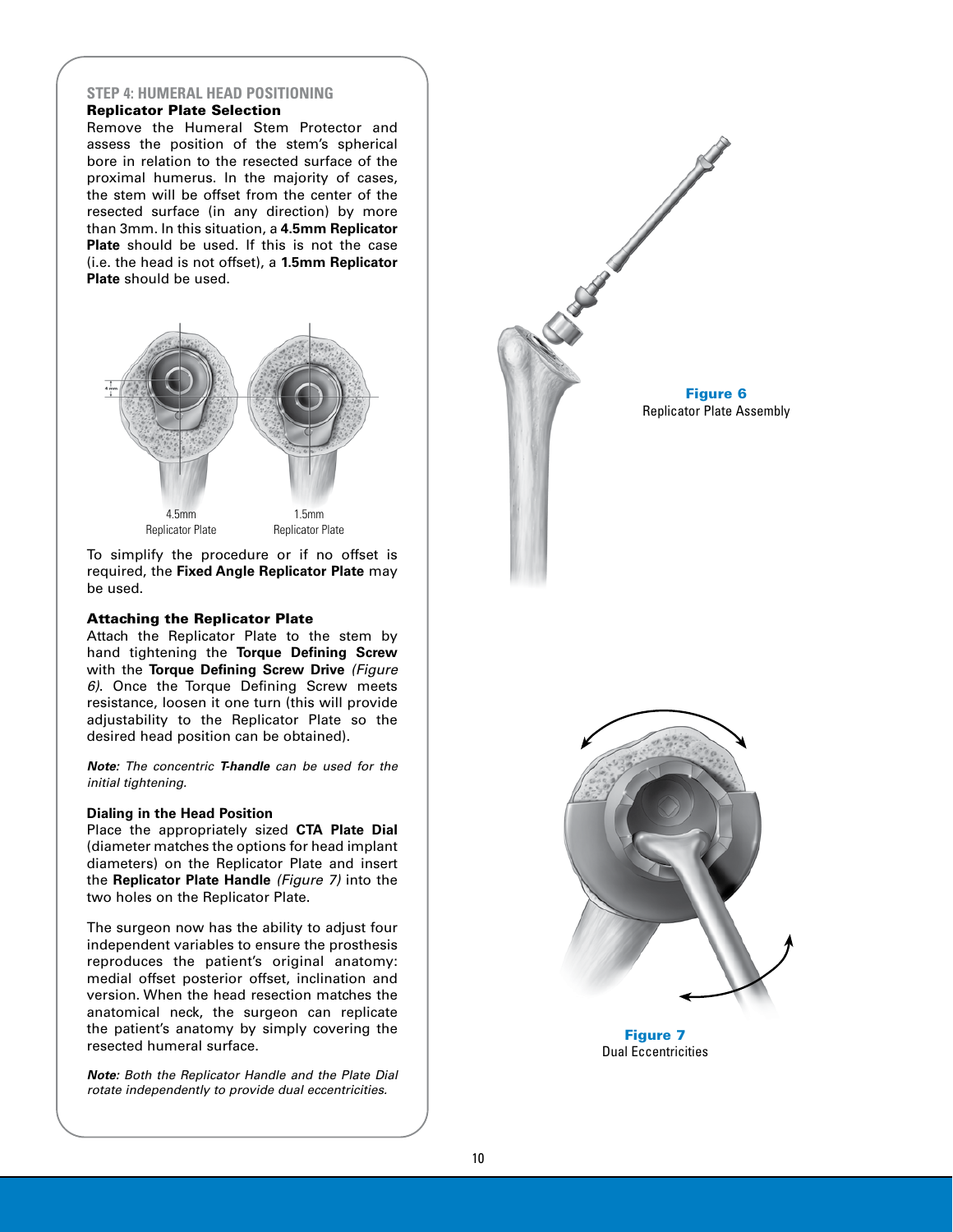

Figure 8 Remove the Tuberosity of the Humeral Head



Figure 9 Humeral Head Trial

The Equinoxe System provides eccentricity on two components: in the humeral head and in the Replicator Plate. These two eccentricities enable the surgeon to reproduce both the medial and posterior offset independently by turning the plate dial and the replicator plate separately. If the surgeon desires to compensate for a less than perfect humeral resection, the system provides +/- 7.5 degrees to adjust the neck angle (inclination) and the version for a total range of 15 degrees for each parameter.

If the surgeon is pleased with the humeral head resection, begin the trialing process with the trial ring parallel to the resection (i.e., neck angle and retroversion match the cut). Cover the resected surface by rotating the trial ring with your fingers and the Replicator Plate with the Replicator Plate Handle. Angulation (neck angle and retroversion) adjustments should be assessed during the trial reduction (i.e., if posteriorly unstable, consider reducing the retroversion by loosening the screw and tilting the Replicator Plate).

Once the Plate Dial is perfectly positioned, tighten the Torque Defining Screw. (This is an interim tightening. The screw is not completely torqued until after assessing the range of motion).

A rongeur can be used to remove the tuberosity for the extended articular surface of the CTA Humeral Head, or use the CTA Head Cut Guide as described below.

#### CTA Head Cut Guide:

The **CTA Head Cut Guide** is placed into the inner bore of the replicator plate and the knob is tightened. The resection surface slides into place anteriorly and laterally. The Drill Guide Handle may be threaded into the Guide to check the version with the forearm (20 degrees). When making the resection, care should be taken to initially bring the saw anterior and lateral so as to avoid the lateral fin of the stem *(Figure 8).* Once the tuberosities are resected, use the CTA Head Trials to assess joint tension and range of motion *(Figure 9).*

#### Assessing Range of Motion

Assessment of stability is performed in a step-wise sequence. First, the articulation is assessed with the arm at the side. The arm is rotated internally and externally; rotation should be smooth, and the humeral head should maintain a reduced position on the glenoid component. Second, with the arm at the side, anterior, posterior and inferior translation should be assessed. Up to 50 percent posterior and inferior translation is acceptable; up to 25 percent anterior translation is acceptable. Third, range of motion is assessed. The arm should internally rotate to the chest wall without limitation. At 90 degrees of abduction, the shoulder should internally rotate 70 degrees.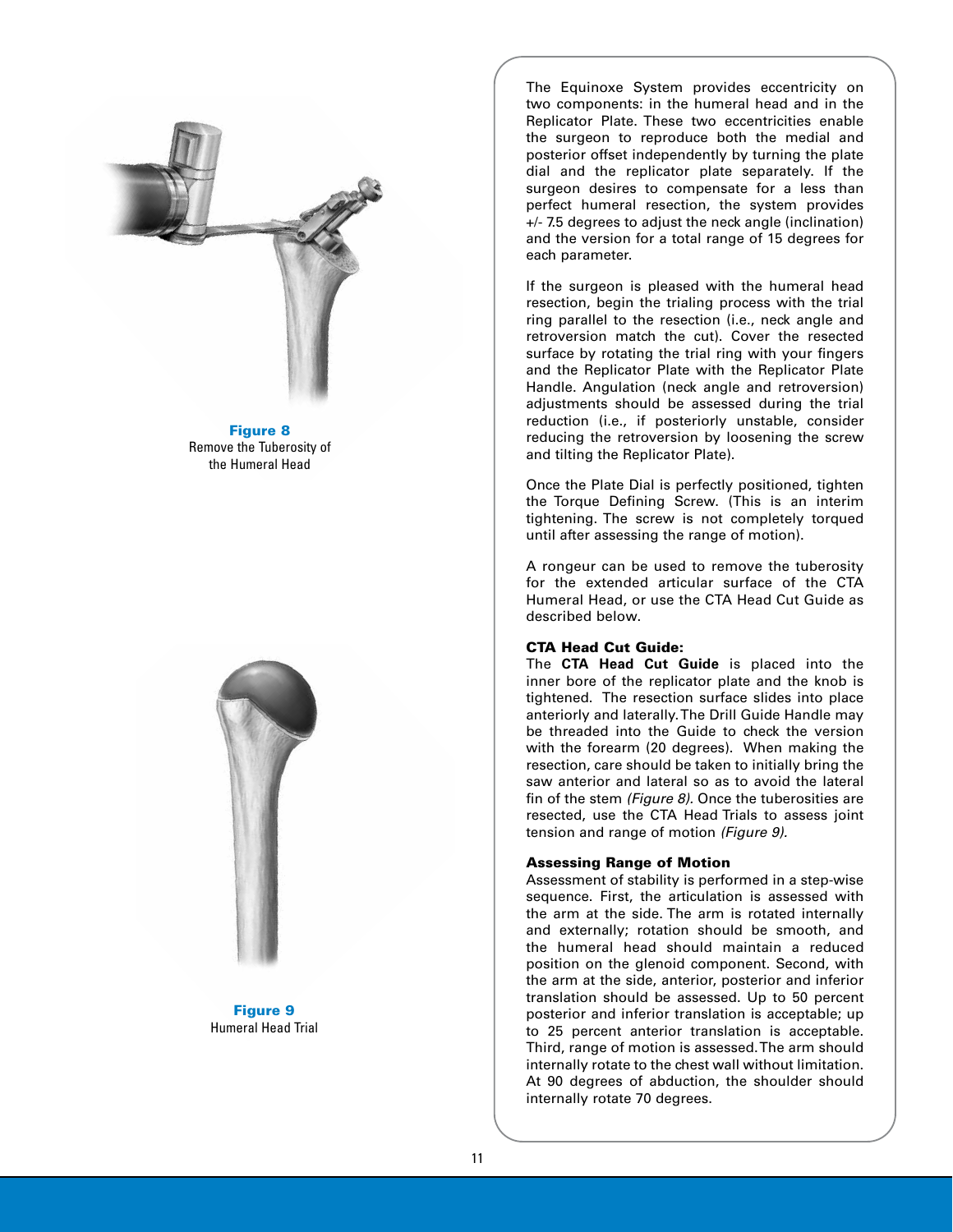Varying the thickness of the modular CTA Humeral Head provides the ability to optimize stability and range of motion *(Table 4).* If softtissue laxity is excessive, a taller Humeral Head may be necessary. Conversely, if soft-tissue tension is excessive, a shorter Humeral Head may be necessary.

|        |       |    |    | CTA Head Diameter (mm) |    |    |    |
|--------|-------|----|----|------------------------|----|----|----|
|        |       | 38 | 41 | 44                     | 47 | 50 | 53 |
| Height | Short | 16 | 16 | 17                     | 18 | 19 | 20 |
|        | Tall  | 19 | 20 | 21                     | າາ | 23 | 24 |

Table 4 Humeral Head Scope

**In general, the thinnest Humeral Head that provides adequate stability should be used to avoid overstuffing the joint.**

If the surgeon desires to further adjust the positioning of the head, simply loosen the screw one-half rotation and repeat the previous steps.

#### Torque Defining Screw

Once the surgeon is satisfied with the position of the Replicator Plate and the size of the trial Humeral Head, remove the Head Trial and insert the Replicator Plate Handle into the holes located on the surface of the plate. Impact the T-handle with a Mallet to ensure the drive is fully engaged in the screw. The plate is now ready to be locked into position.

**With one hand, use the T-handle to tighten the screw until the superior portion disengages** *(Figure 10),* **which will occur at an applied torque of 11 Nm. To prevent the stem from rotating within the canal, a countertorque must be simultaneously applied using the Replicator Plate Handle.**

The portion of the screw that remains in the implant will have a square head that the surgeon can use to loosen the screw using the **Torque Defining Screw Removal Instrument** should the Replicator Plate ever need to be removed (e.g. revision of hemi to a TSA or reverse).

#### Impacting the Humeral Head

Clean and dry the visible portion of the Replicator Plate and place the final CTA Humeral Head implant on the Replicator Plate. Using the Head Impactor and a Mallet, strike the head directly in line with the taper to ensure proper engagement of the morse taper *(Figure 11).*  Ensure the **Head Impactor Tip** is fully threaded to the Impactor before striking. Hand-test to ensure proper seating.

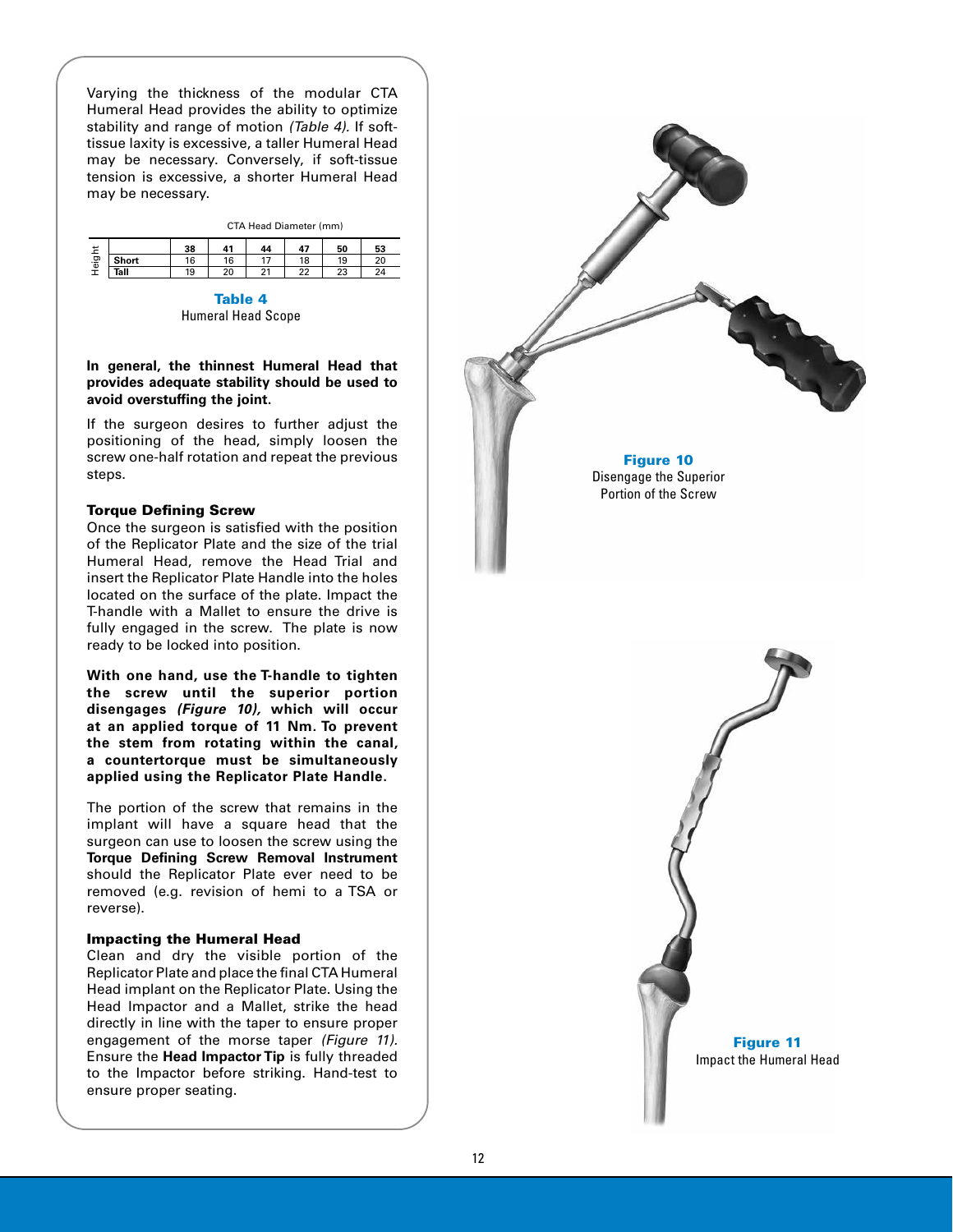#### **Revising a Hemi to a TSA**

Gaining exposure to the glenoid after a hemiarthroplasty, while rarely easy, is facilitated with the Equinoxe System's removable Replicator Plate. Using the **Head Removal Tool**, lever the head off the Replicator Plate *(Figure 12)*.

When the Torque Defining Screw was initially torqued, the portion that snapped off left a square that can be used to remove the screw. Attach the Torque Defining Screw Removal Instrument to the asymmetric T-handle and loosen the screw *(Figure 13)*.

The Replicator Plate can now be removed and discarded. Protect the resected humeral surface and humeral stem with the Humeral Stem Protector while the glenoid is prepared. A new Replicator Plate, screw and head should be used to ensure proper engagement of the morse taper.

Figure 12 Head Removal Tool

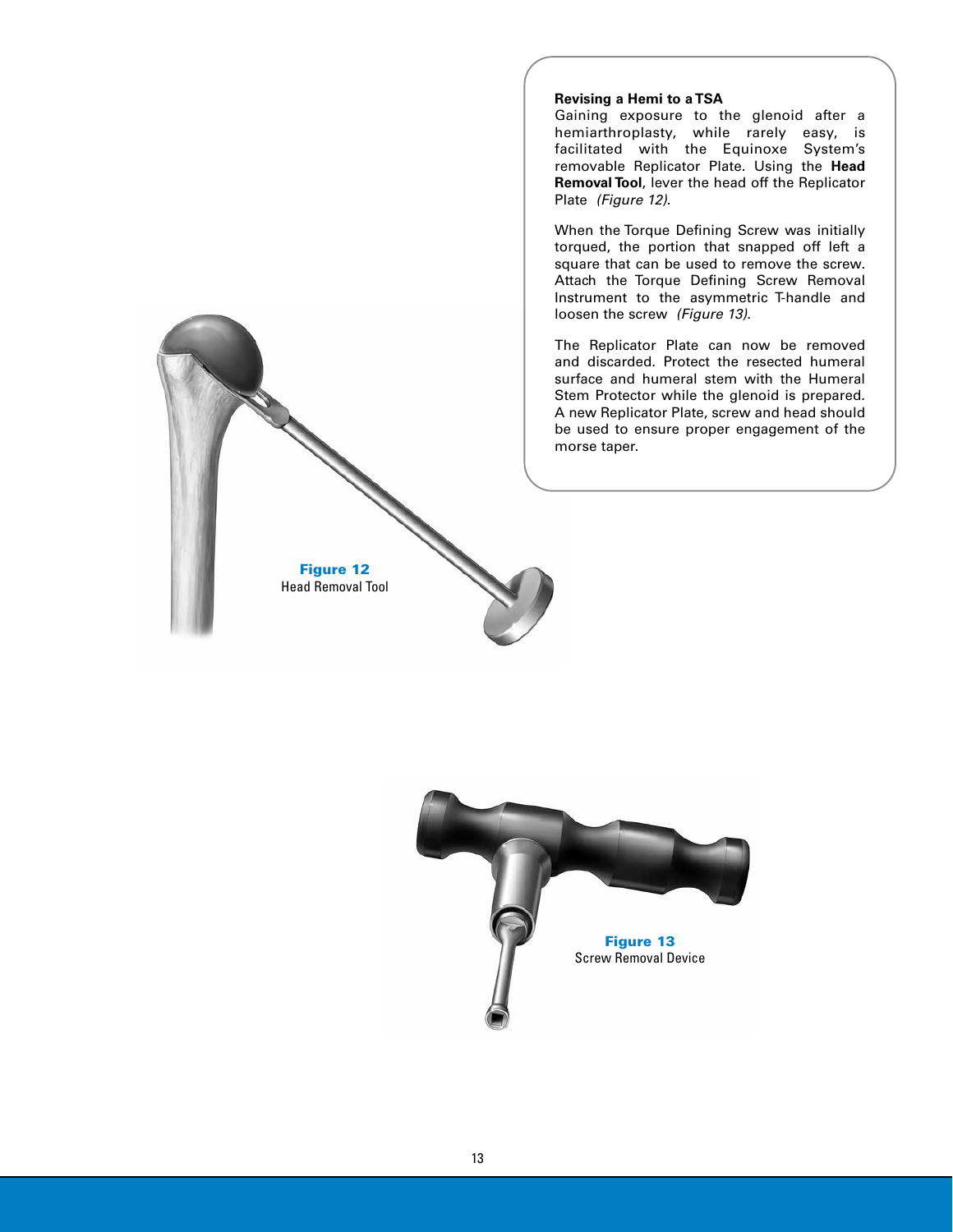#### **STEP 5: CLOSURE**

Closure is performed beginning with the subscapularis. The repair of the subscapularis will depend on the type of exposure used: tenotomy, elevation off bone or elevation with a wafer of bone. In general, #2 non-absorbable braided suture, or its equivalent, is used for either a tendon-to-tendon, tendon-to-bone or bone-to-bone repair. The rotator interval is then closed, though it may be left partially open medially to avoid excessive tension of the closure. External rotation is checked at this point to define the parameters for postoperative rehabilitation. A drain may be used, placing it deep into the deltopectoral interval. The deltopectoral interval is closed followed by closure of the subcutaneous tissue and the skin. The upper extremity is then placed in a sling and swathe.

#### **STEP 6: POST-OPERATIVE REHABILITATION**

It is recommended to initiate the rehabilitation program on the same day as surgery and certainly by post-operative day one. All patients begin active range of motion of the elbow, wrist and hand. Range of motion of the shoulder consists of passive forward elevation, external rotation based on the assessment following subscapularis repair and internal rotation to the chest wall (if there is concern about the security of the subscapularis repair, external rotation should be limited to 0 degrees). Isometric deltoid strengthening can also be performed.

Patients should be instructed to perform these exercises five to six times per day for short periods of up to 10 minutes each session. The sling is discontinued after four weeks. A longer period of sling use should be used if there is concern about the soft tissue repair. When the sling is discontinued, active range of motion should begin. Internal rotation behind the back can also be started at this time. Isometric internal and external rotation is added at six weeks and gentle resistive strengthening of the deltoid and rotator cuff begins 10-12 weeks post-operatively. When the sling is removed, the patient is instructed to increase use of the upper extremity for activities of daily living. More vigorous strengthening can be initiated 12 weeks after surgery.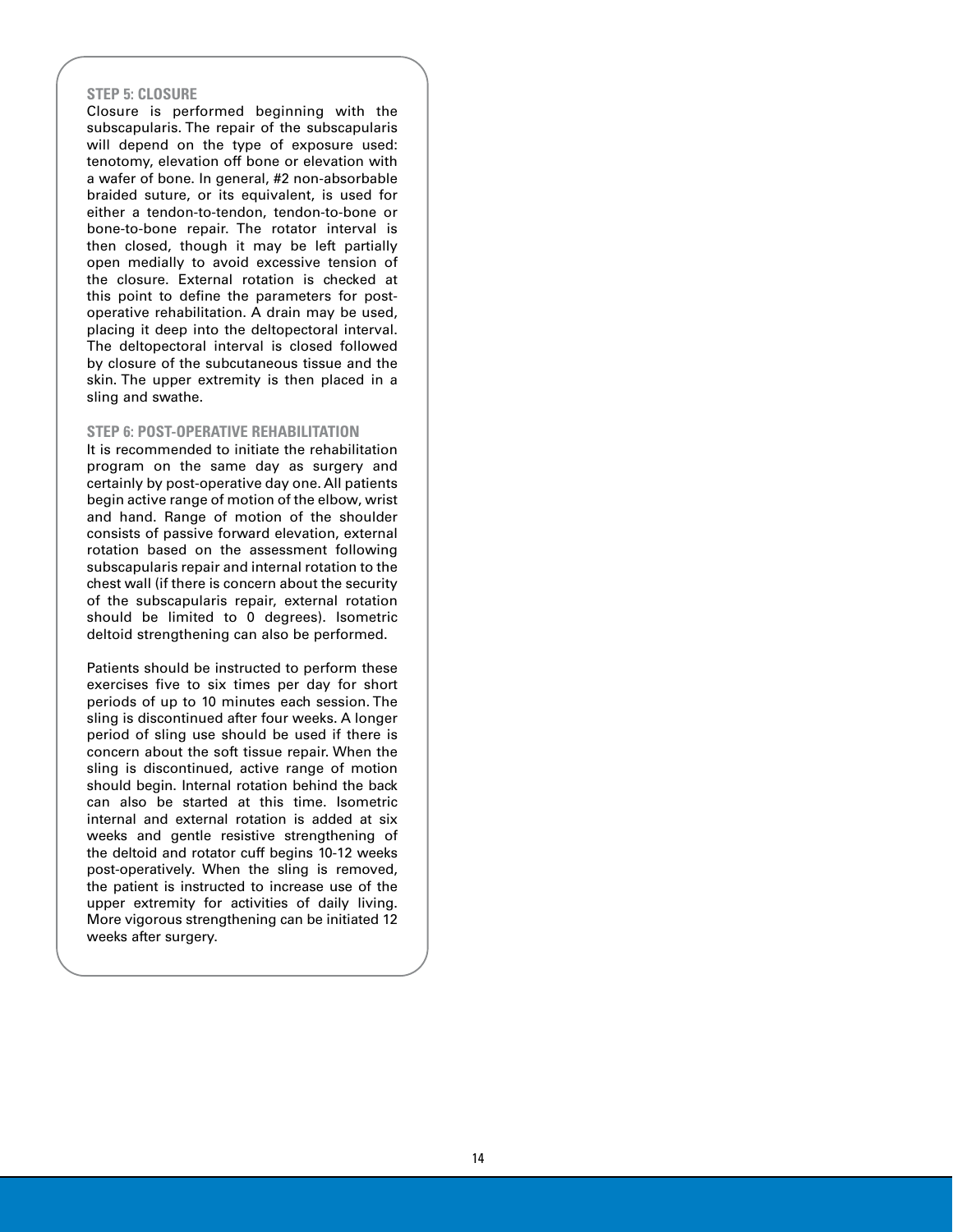# **SURGICAL PEARLS**

Due to the geometry of the extended articular surface, the underside of the CTA Head could interfere with the lateral fin of the humeral stem. The interference occurs when the Replicator Plate is oriented purely medial in the configurations as detailed in the table below.

| <b>Replicator Plate</b> | <b>CTA Humeral Head</b> | <b>Stems</b>     |
|-------------------------|-------------------------|------------------|
| 1.5 <sub>mm</sub>       | 38mm Short              | 13mm             |
|                         |                         | 15mm             |
|                         |                         | 17 <sub>mm</sub> |
| 4.5 <sub>mm</sub>       | 38mm Short              | 11mm             |
|                         |                         | 13mm             |
|                         |                         | 15mm             |
|                         |                         | 17 <sub>mm</sub> |
| 4.5 <sub>mm</sub>       | 38mm Tall               | 11mm             |
|                         |                         | 13mm             |
|                         |                         | 15mm             |
|                         |                         | 17 <sub>mm</sub> |
| 4.5 <sub>mm</sub>       | 41mm Short              | 15mm             |
|                         |                         | 17 <sub>mm</sub> |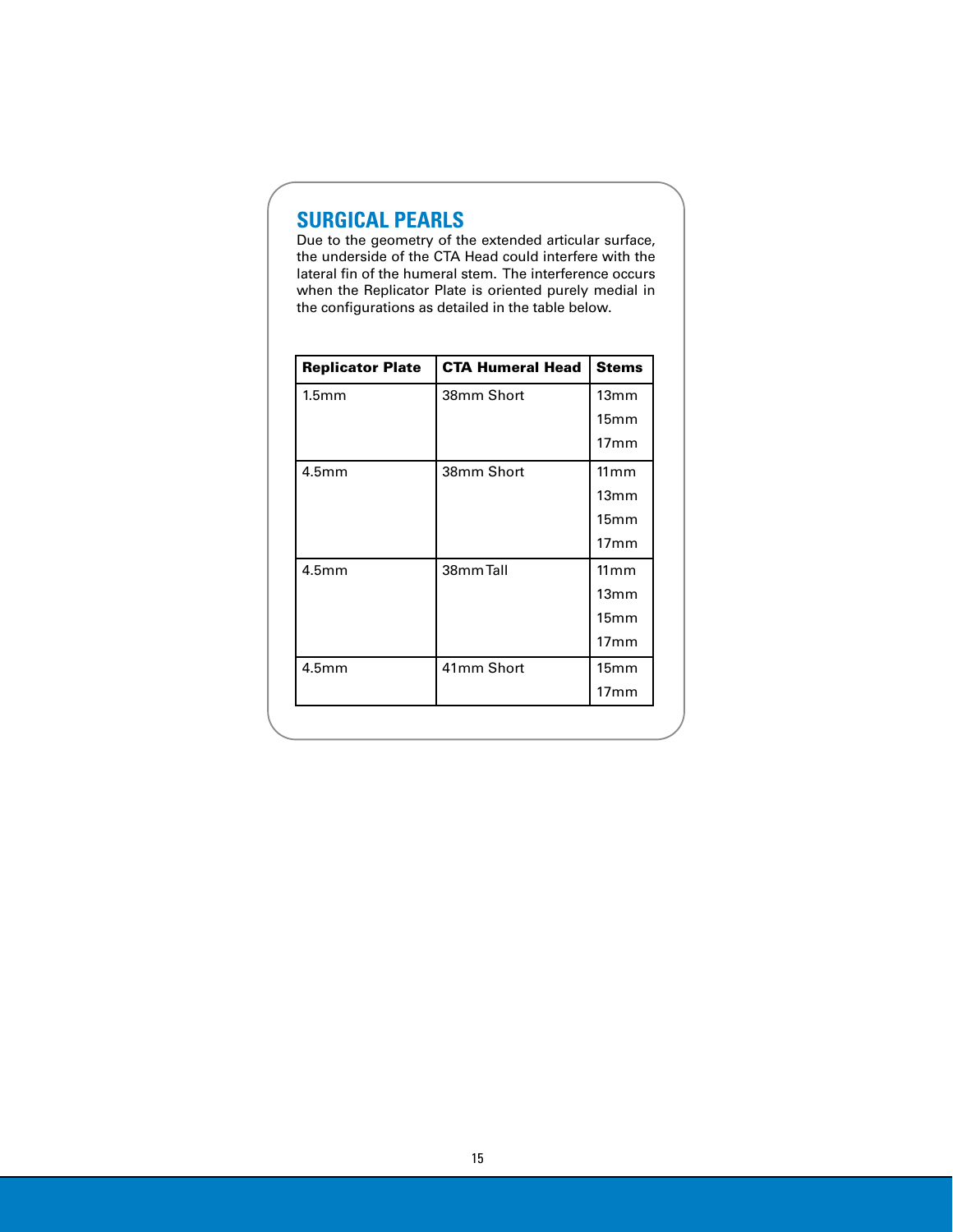# **EQUINOXE IMPLANTS**

### **Catalog Number Part Description**

| 300-01-07       | Humeral stem, primary, press-fit, 7mm  |
|-----------------|----------------------------------------|
| $300 - 01 - 09$ | Humeral stem, primary, press-fit, 9mm  |
| $300 - 01 - 11$ | Humeral stem, primary, press-fit, 11mm |
| $300 - 01 - 13$ | Humeral stem, primary, press-fit, 13mm |
| $300 - 01 - 15$ | Humeral stem, primary, press-fit, 15mm |
| $300 - 01 - 17$ | Humeral stem, primary, press-fit, 17mm |
|                 |                                        |

| $306 - 01 - 08$  | Humeral long stem, 8x175mm  |
|------------------|-----------------------------|
| $306 - 02 - 08$  | Humeral long stem, 8x215mm  |
| $306 - 02 - 10*$ | Humeral long stem, 10x200mm |
| $306 - 02 - 12*$ | Humeral long stem, 12x200mm |

300-20-02 Torque Defining Screw Kit

| $300 - 10 - 15$ | Anatomic Replicator Plate, 1.5mm o/s |  |
|-----------------|--------------------------------------|--|
| 300-10-45       | Anatomic Replicator Plate, 4.5mm o/s |  |



300-21-00 Fixed Angle Kit

| 310-21-38 | Humeral head, short, 38mm |
|-----------|---------------------------|
| 310-21-41 | Humeral head, short, 41mm |
| 310-21-44 | Humeral head, short, 44mm |
| 310-21-47 | Humeral head, short, 47mm |
| 310-21-50 | Humeral head, short, 50mm |
| 310-21-53 | Humeral head, short, 53mm |
|           |                           |
| 310-22-38 | Humeral head, tall, 38mm  |
| 310-22-41 | Humeral head, tall, 41mm  |
| 310-22-44 | Humeral head, tall, 44mm  |
| 310-22-47 | Humeral head, tall, 47mm  |
| 310-22-50 | Humeral head, tall, 50mm  |
| 310-22-53 | Humeral head, tall, 53mm  |
|           |                           |

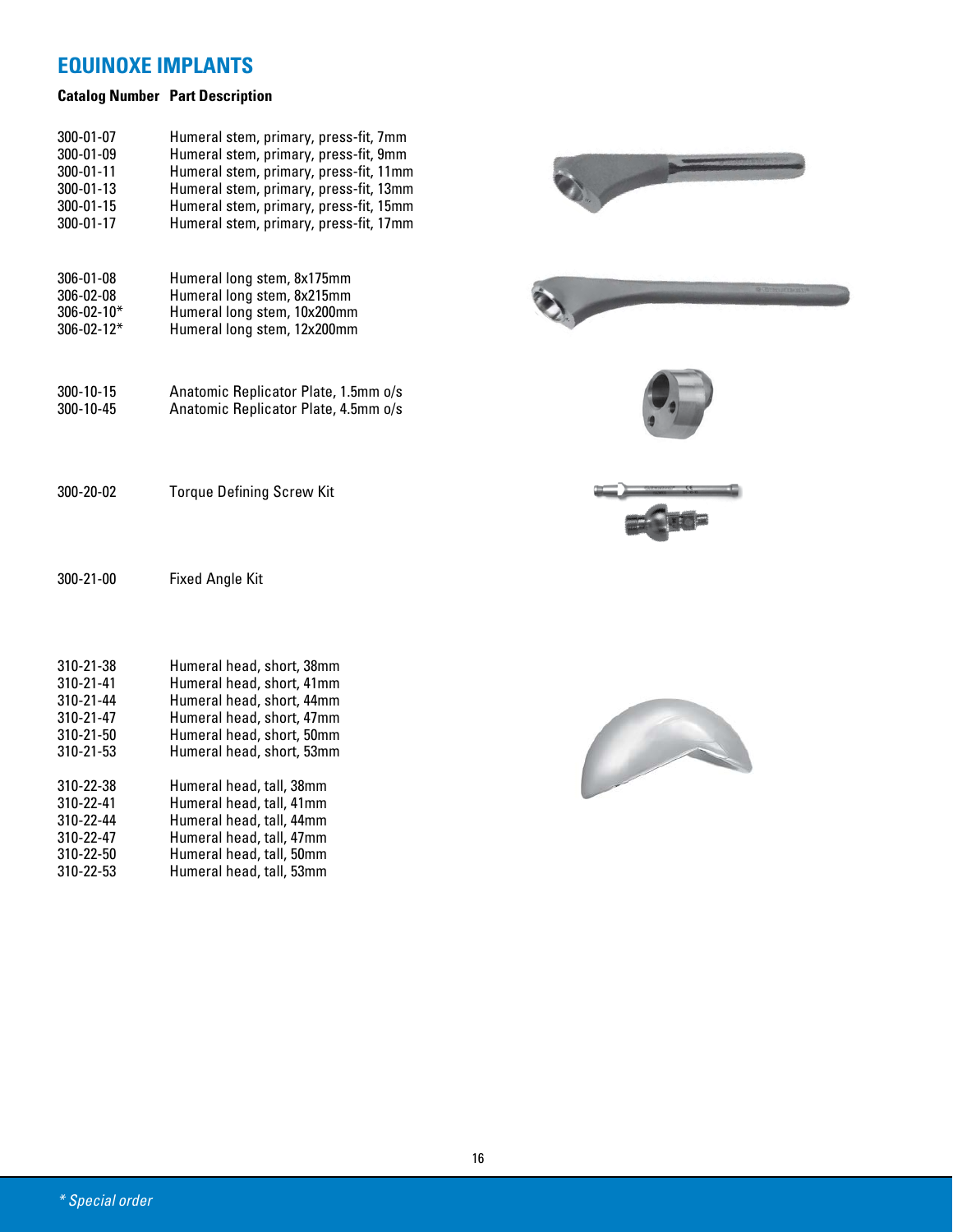# **EQUINOXE INSTRUMENTS**

### **Catalog Number Part Description**

|                 | Broach, Multiple sizes                    |                   |
|-----------------|-------------------------------------------|-------------------|
| 301-03-01       | <b>Modular Broach Handle</b>              |                   |
| 301-03-10       | <b>Retroversion Handle</b>                |                   |
| 301-07-01       | Mallet                                    |                   |
| 301-07-10       | Primary Stem Inserter/Extractor           |                   |
| 301-07-20       | <b>Stem Protector</b>                     |                   |
| 301-07-30       | T-Handle                                  |                   |
| 301-07-50       | <b>Screw Drive Handle</b>                 |                   |
| 301-07-60       | <b>Small Stem Protector</b>               | <b>BERNSON CE</b> |
| 301-07-70       | T-Handle, Short                           |                   |
| 301-07-80       | <b>Screw Drive Handle (Ratcheting)</b>    |                   |
| $301 - 10 - 10$ | <b>Torque Defining Removal Instrument</b> |                   |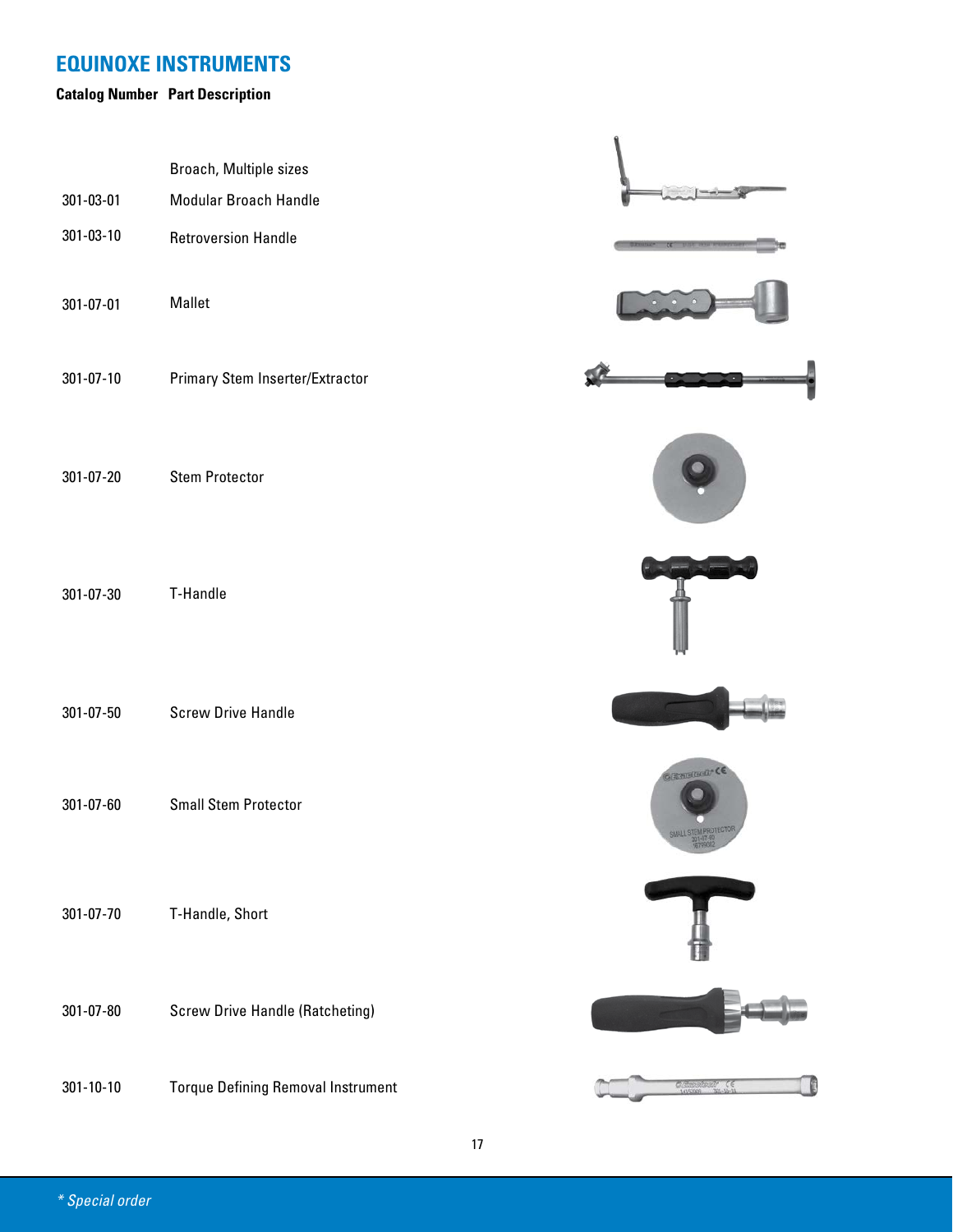### **EQUINOXE INSTRUMENTS**

| <b>Catalog Number</b>        | <b>Part Description</b>                                   |  |
|------------------------------|-----------------------------------------------------------|--|
| 301-10-00                    | Modular Anatomic Replicator Handle                        |  |
| 301-10-35                    | <b>Modular Anatomic Replicator Fork</b>                   |  |
| 311-01-01                    | Anatomic Osteotomy Guide                                  |  |
| $311 - 01 - 10$              | 132.5 Degree Osteotomy Guide                              |  |
| 311-05-01                    | <b>Head Removal Tool</b>                                  |  |
|                              | Straight Reamer, Multiple sizes                           |  |
| 301-21-38/53                 | Plate Dial, 38mm-53mm                                     |  |
| 311-21-38/53<br>311-22-38/53 | Short Head Trial, 38mm-53mm<br>Tall Head Trial, 38mm-53mm |  |
| 311-07-05                    | Impactor                                                  |  |
| 311-07-07                    | Humeral Head Impactor Tip                                 |  |
| 311-21-01/02                 | <b>CTA Cut Guide</b>                                      |  |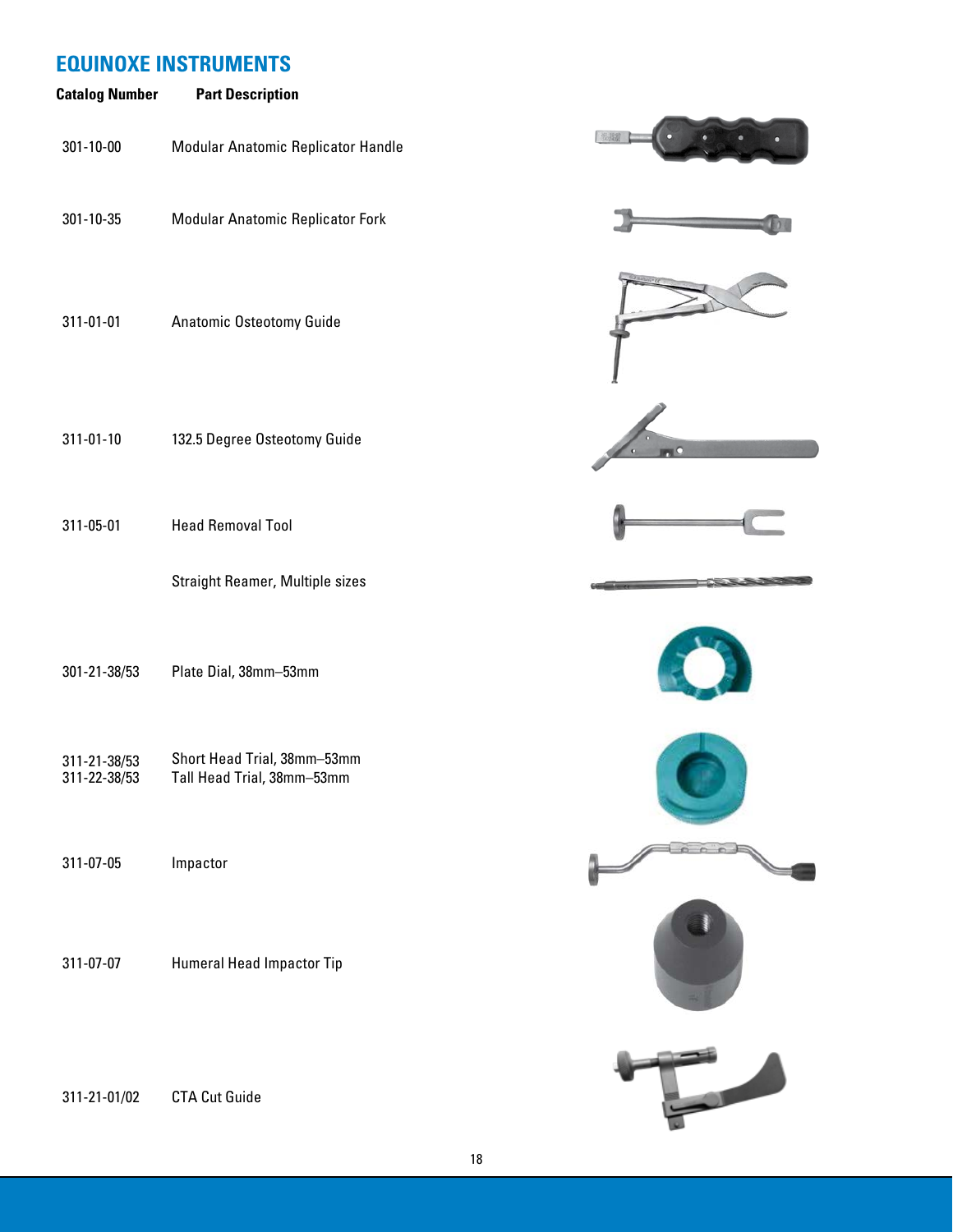# **EQUINOXE INSTRUMENTS**

### **Catalog Number Part Description**

| 317-01-02 | <b>Humeral Head Retractor</b>       |    |
|-----------|-------------------------------------|----|
| 317-01-03 | <b>Darrach Retractor</b>            |    |
| 317-01-04 | <b>Dual Point Glenoid Retractor</b> |    |
| 317-01-05 | Single Point Glenoid Retractor      |    |
| 317-01-06 | <b>Hohmann Retractor</b>            |    |
| 317-01-08 | <b>Wolfe Retractor</b>              |    |
| 317-20-01 | Forked (Playboy) Retractor - Small  |    |
| 317-20-03 | <b>Deltoid Retractor</b>            | cc |
| 311-41-01 | <b>CTA Head Tray</b>                |    |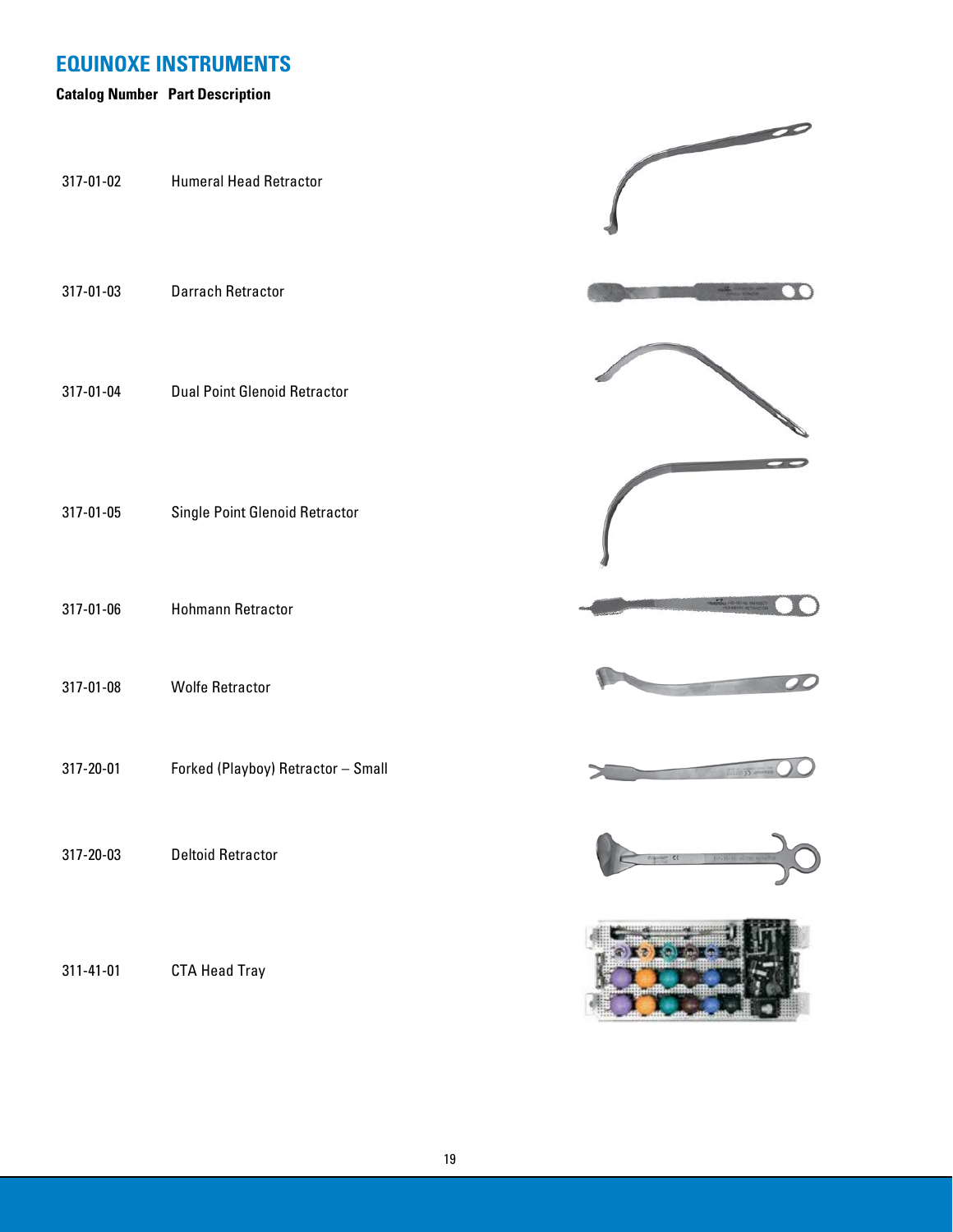### **NOTES**

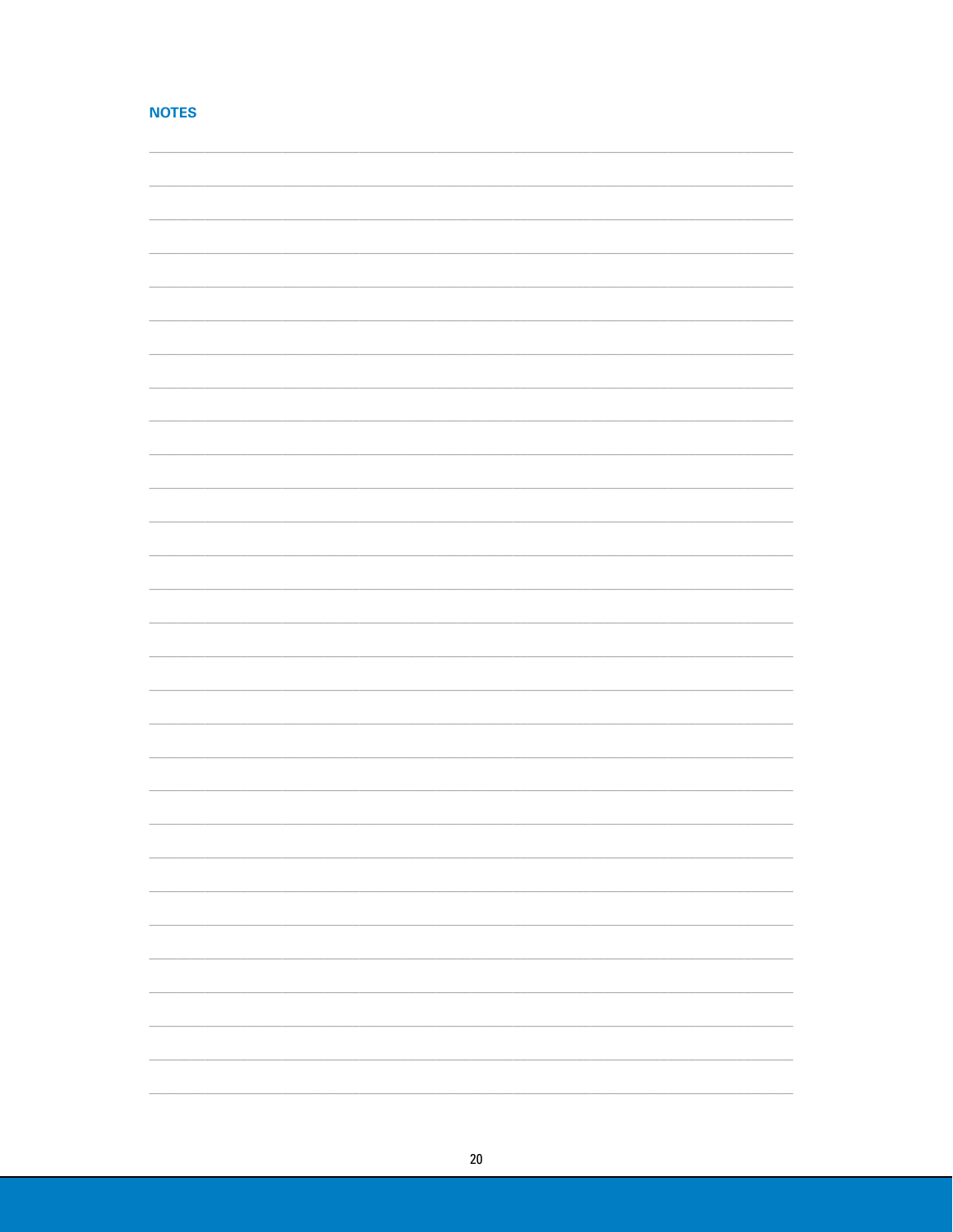#### **NOTES**